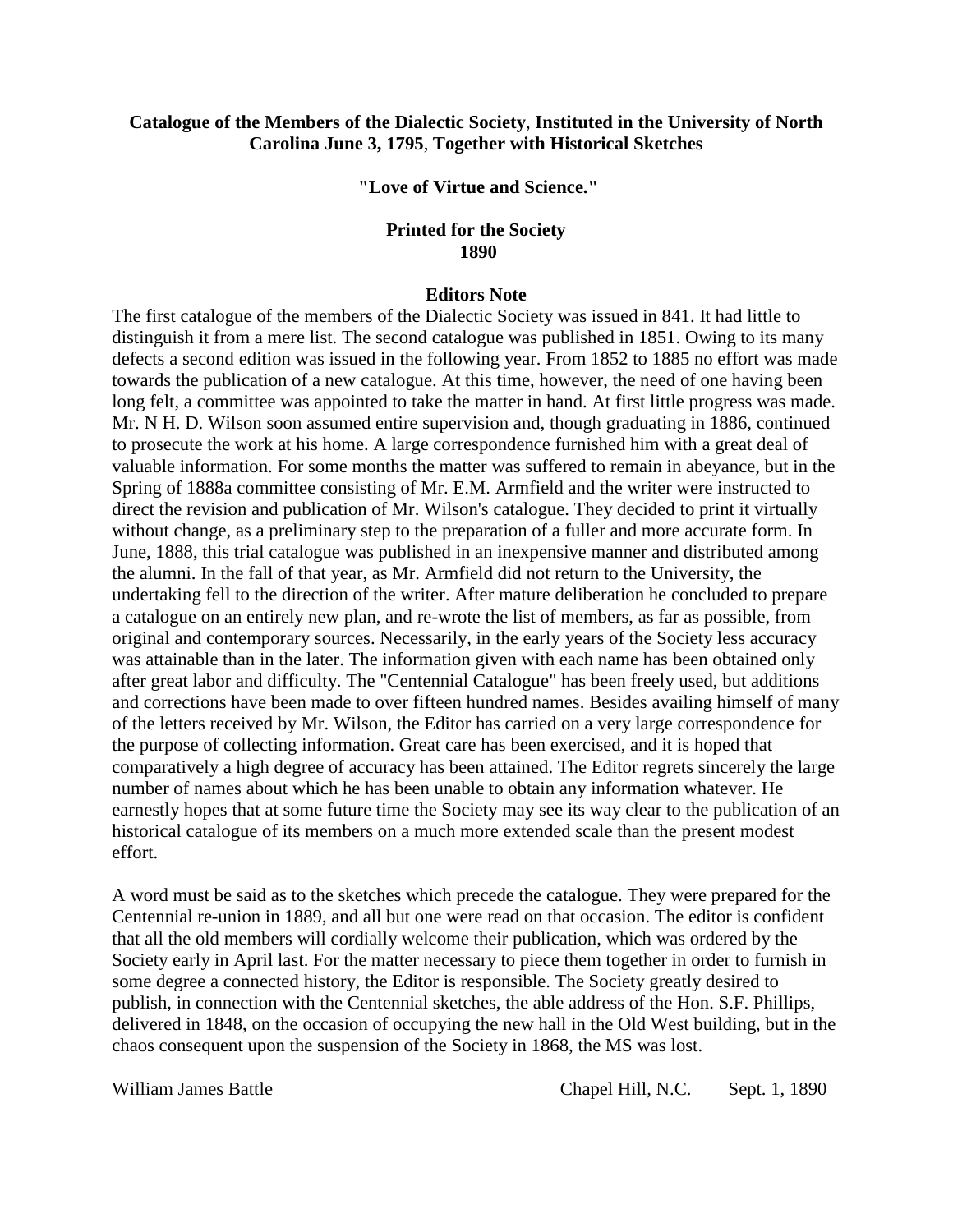# **Sketches of the History of the Dialectic Society**

The first student of the University appeared at Chapel Hill on the  $12<sup>th</sup>$  of February, 1795. Others soon joined him, and the career of the University was commenced. It was not long before the need of a society for training in speaking and writing was recognized. The earliest record of a meeting of "The Debating Society" is dated June 3d, 1795, though it is probable that the society was organized before that time. The Debating Society continued in flourishing operation for more than a year. The nucleus of a library was formed, and much interest was manifested in the debates, which were held every Thursday evening. There was, however, some irregularity in the meetings. The members were divided into three classes, who read, spoke and composed alternatively. Two objections sufficed to reject an applicant for membership. The price of entrance was one quarter of a dollar.

After the society had lasted only a short time it was considered that a division would be advantageous and that there was ample room in the University for two debating clubs. Probably this conclusion was aided by the heightened political feeling of the day. But whatever the cause, on July 2d, 1795, the division took place, and the new "Concord Society" was formed on the 1<sup>st</sup> of August, which a year later, on August 29<sup>th</sup>, became the Philanthropic Society. There is no trace on the minutes of any great excitement at the time of the division; simply the fact is stated, with the names of those who stayed in and those who separated.

"The Debating Society" continued unchanged till August  $25<sup>th</sup>$ , 1796, when the name "Dialectic" was adopted. There was, however, no change in the internal workings of the society. The old laws and constitution of the Debating Society are the basis of those of the Dialectic Society today. The preamble read on June 3d, 1795, is almost exactly the same as that used now. In this, nearly a century of constant use has failed to find a blemish or suggest an alteration. The names and functions of the officers of to-day are abut the same as those ninety-five years ago, except that the secretary was then termed clerk.

Thus the two societies were launched forth on their voyage of usefulness. Doubtless their founders had small expectation of the large and influential bodies they were destined to become. Of this early period of their career the following extract from Dr/ Hooper's Unequalled "Fifty Years Since gives a vivid picture.

"I must carry you back, ye proud Dialectics and Philanthropics of the present age, to your humble birth and reveal to you your inglorious antecedents. It may be good for you, who now loll upon sofas and survey with triumph your thousands of volumes, to look back fifty-five years and glance your eye 'into the hole of the pit whence you were digged.' The Dialectic library of this college, all there was of it, was then contained in one of the cupboards of one of the common rooms in the East building, and consisted of a few half-worn volumes, presented by compassionate individuals; and I think it was in the habit of migrating from room to room as the librarian was changed, for you may be sure the responsibility of taking care of such a number of books could not be borne long by one pair of shoulders. And besides, there was some ambition to choose, as librarian, a man who could wait on the ladies with something of that courtly grace which distinguishes the marshals of this polished age. But the cavaliers of that early time, poor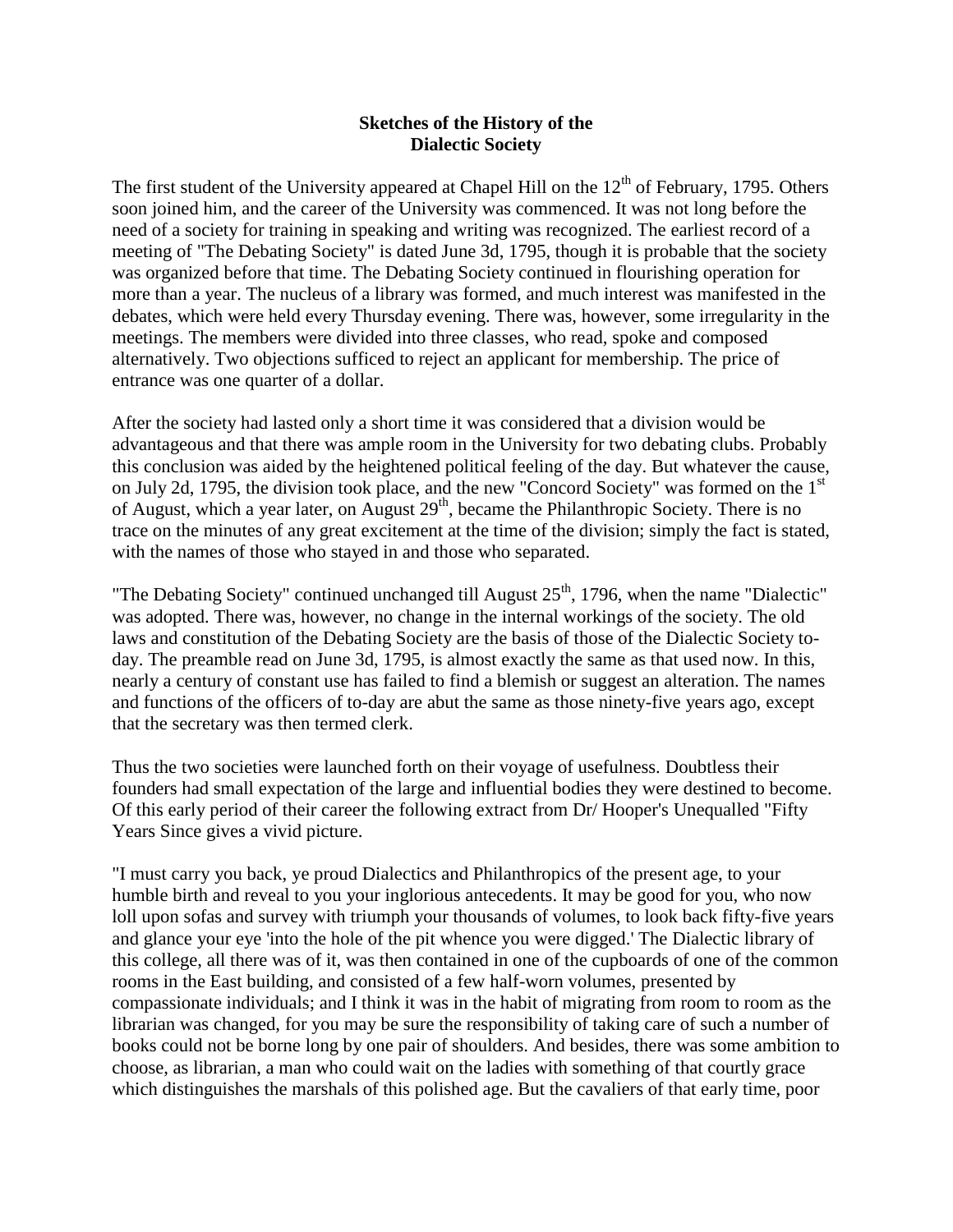fellows! Had to make their way to the ladies' hearts without the modern artillery of splendid sashes, moustaches and goatees. The naked face, with native flush or native pallor, was all their dependence. The cupboards were not only small but full of rat-holes, and a large rat might have taken his seat upon Rollins' History, the corner-stone of the library, and exclaimed, with Robinson Crusoe:

'I am monarch of all I survey; My title there's none to dispute.'

"Such was the fancy of the Dialectic knowledge, such meagre fare provided for Dialectic literary appetite in those primeval days.

"And what is told of one library may be told of the other, for they were as much alike as the teeth of the upper and the lower jaw, and as often came into collision. When one library got a book the other must have the same book, only more handsomely bound, if possible. I am sorry to record that the contest between the two societies, at that time, was not confined to an honorable competition which should have the finest library or the best scholars, but that it often amounted to personal rancor and sometimes seemed to threaten a general battle.

"The societies then had no halls of their own, but held their sessions on different nights in the week in the old chapel (Person Hall), without any fire in winter, and besides with the north wind pouring in through many a broken pane. Think of this, ye pampered collegians of this effeminate age, and bless your stars that your college times have come fifty years later."

The societies met in the chapel ill some time in the year 1815. The South building was now at last finished--a grand building for those days--and on its third floor were the two society halls, the libraries occupying the walls. The dialectic Society went somewhat into debt in the fitting up of its hall, but the amount was soon paid.

For thirty-three years the societies met in these halls. The period saw much advance both in numbers of students and in the wealth of the University. Long before its end the societies outgrew their quarters. Towards the last of the thirties it was determined to make an effort to obtain new homes. To this end the following circular letter was sent out. Who its author was is not known; he certainly was a man of some talent and skill in presenting his cause.

# University of North Carolina  $> \ldots \ldots$ , 183...

Dear Sir: - Your younger brethren of the Dialectic Society, the successors of the rich intellectual legacy which your liberality has bequeathed them, desire to address you with that diffidence and propriety becoming the relation.

From this quiet and sequestered retreat, sacred to learning, we send you a voice of greeting, which, we doubt not, will strike upon chords sympathetic with our own--break, for a moment, with pleasing illusion, the spell of busy-world ties--recall the halcyon days of youth, and bring before your vision the Old Dialectic Society, like the almost forgotten, but beloved, features of a dear friend.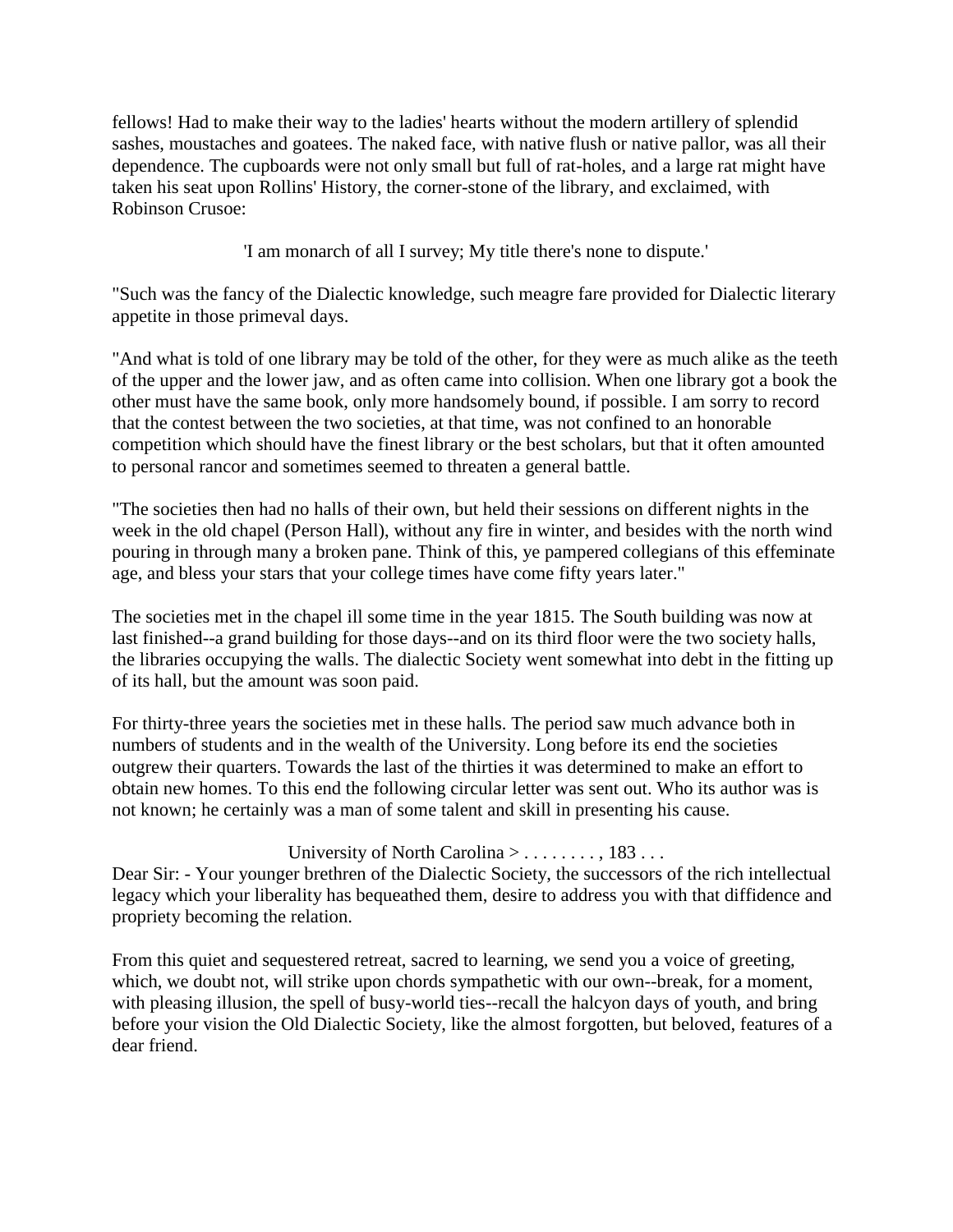The Dialectic Society has been existence for nearly half a century. Whilst it has preserved its original organization, by embalming in its Constitution and Laws the spirit of its founders, it has, externally, undergone many favorable changes. Throughout this period, during the greater part of which, the voice of maturer manhood was but seldom raised in favor of the great interests of public education and internal improvement, there has always been found within the precincts of the dialectic Society a little band of youthful patriots, who have strained every nerve to collect a Library and furnish a Hall, which should be worthy of an institution bearing the name of University. Instead of a few scanty and mutilated volumes in a book-case, and a student's dormitory for a place of assembly, (as was once the case) we now have an extensive Library and furnish a Hall, believed to be equal to any in the Southern States--a Hall of respectable dimensions--rich Damask Curtains, from the looms of France, are suspended from the window arches--the floor is spread with neat carpeting--from the walls hand portraits of various State worthies, like guardian Genii of the place, looking with complacency on the efforts of the young hope of the State.

We have the testimony of men of years and experience, that the great expense necessarily incurred for all this costly apparatus, has not been made with the injudiciousness and extravagance, which, too frequently, mark the expenditures of the young, but with a prudence becoming the sons of plain, unpretending State of North Carolina.

The energies of the State, once dormant, have been aroused and, it is to be hoped, invigorated by the long repose. From the East there reaches us the multitudinous din of works of internal improvement; the West responds in a voice of friendly rivalry.

This renovating spirit has bequeathed upon your Alma Mater and lo! she has laid aside her weeds and put on the "garments of rejoicing." The University grounds are improving--the Gerrard Hall, a new and spacious chapel, has been finished--the old buildings have undergone extensive and thorough repairs--the number of students (168) is greater, with one exception , (1823) than it ever has been in any year since the foundation of the institution.

We have caught the spirit of our elders, and are desirous to improve the interests committed to our temporary gaurdianship.

It is needless to inform you, that the shape and proportions of our Hall never were suitable to the purpose to which it is dedicated. But there are still greater objections; it is too small for the convenient transaction of business with our increased number of members. Its improvement has been carried to the highest degree of perfection of which it is susceptible. We regret to inform you, therefore, that a limit must be put t further improvement, unless we can obtain a larger Hall. But its size and construction are to the greatest objections; it is located in a building constructed, in part, of very combustible materials, constantly exposed to danger from thirty-two fires, incessantly blazing in cold weather. Last winter the roof was discovered to be in a blaze, immediately over our room, and it was the general opinion, that had it remained undiscovered a few moments longer, no human means, within our reach, could have saved the building.

It is distressing to reflect that the rich accumulation of almost a half century, is liable, in one fell moment, to become the prey of the devouring element, and that the depressing effect of such a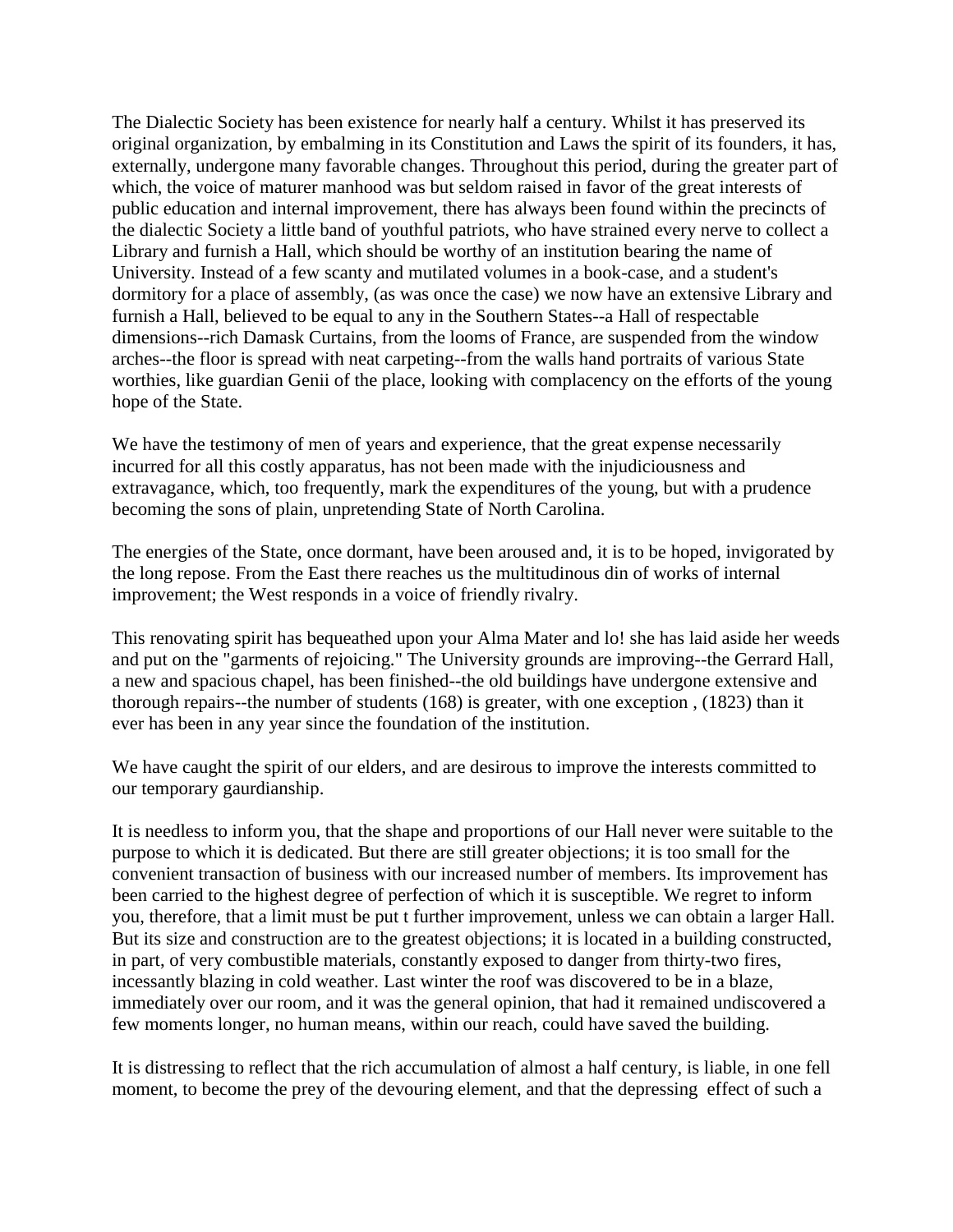catastrophe upon young hearts, yet untraced by trial, may force many to abandon the pursuit of an education, and drive others to distant colleges.

Suspect not your young brethren of vanity, or an arrogation of importance, if we venture an opinion, that it is not only the temporary residents--for four years--who are benefited by the Society, but that she and her generous Rival are institutions win which the whole State should take an interest and pride.

This is, perhaps, the only place in the State where the great labor and expense are incurred, to collect a large Library. And should we succeed in rearing a Hall of suitable size and proportions, we should not only expect to see a rapid addition to our present number of volumes, but our walls covered with portraits, and our niches filled with busts of North Carolina's distinguished sons. Thus we honor talent and usefulness, and snatch from the grave what we can of virtue and worth.

Nor should the idea be omitted here, that by vacating our present Hall and Antechamber, we should resign into the hands of the Trustees space for the accommodation of eight students.

Need it be said that the inference from the premises, is that we wish to add one more to the number of the University buildings, and desire your assistance?

We are sanguine of success. Handsome sum has already been subscribed by the acting members, and no doubt, considerably more will be raised in this way, before the completion of the building. The Society will, probably, be able to appropriate \$500 per annum out of its Treasury.

The lowest estimate for the proposed building is \$5000. We would be glad to obtain a larger sum.

The payment of the subscriptions in three annual installments, would meet the views of the Society.

The sum raised by subscription shall be faithfully applied to the object set forth in this communication; and should the amount, thus obtained, be too small to justify the commencement of the contemplated building, it shall be profitably invested until a sufficiency here for can be raised.

Many of the expressions in this circular are, in strictness, applicable only to regular members, but it is hoped that the whole of the spirit and much of the letter are equally suited to the relation of transient members.

Receive from the Dialectic Society the assurance that it takes a deep interest in the prosperity of those who have passed from its hallowed precincts to struggle for a living and a name.

> Most respectfully, The Dialectic Society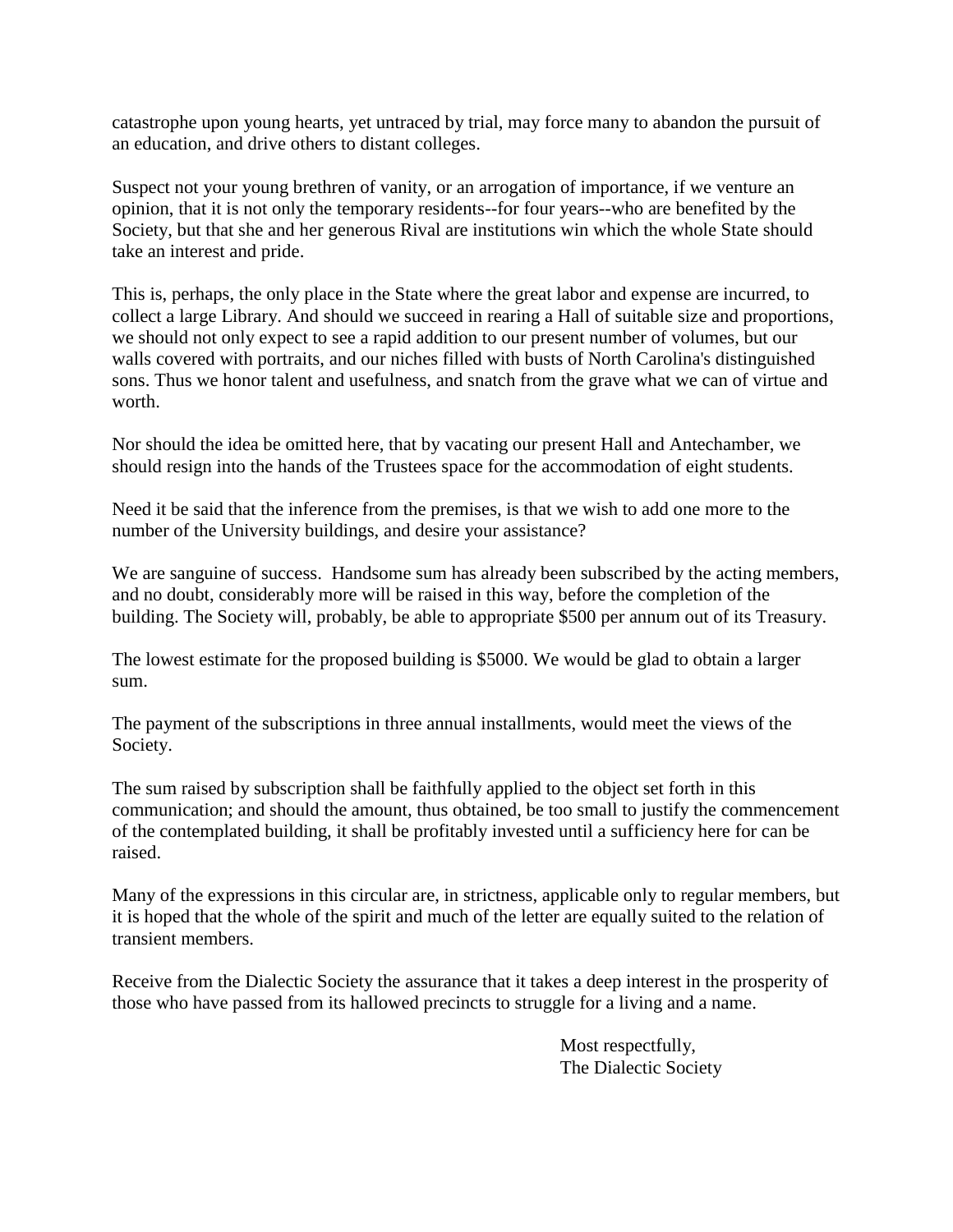What responses this letter met cannot be said. Certain it is, however, that the agitation bore its fruits. The north ends of the Old East and West buildings were added, solely for the accommodation of the Societies. The old apartments in the South Building were turned into recitation rooms, and were so used until very recent times, when partitions were put in and they were converted into students' dormitories.

The new hall was ready for occupation in the fall of 1848. The first meeting was held there on September  $9<sup>th</sup>$ , Kemp P. Battle presiding. The following is an extract from the minutes of the day. :

. . . "It being the first time the Society has assembled in the Hall, the rev. Dr. William Mercer Green opened the exercises with a prayer, which was immediately followed by a Dedicatory address by Samuel Field Phillips, Esq. To say that it was eloquent and racy, abounding in pathos and replete with solid instruction, noble exhortation and excellent advice, is but paying a faint tribute to this effort.

"The *first* President of the Dialectic Society being present, in the person of the venerable James Mebane, of Caswell, the President called upon him to address the Society. As affecting and interesting a scene was perhaps never before witnessed in the meetings of this Society. After an elapse of fifty three years, one of its founders and its first President was again in our midst.; the patriarch of many winters had returned to witness the Dedication of this Hall. Trembling with age, but retaining a voice almost unbroken, the venerable father spoke of those with whom, in the earliest infancy of this Society, he had been associated. But they had all, or nearly all, gone down to the grave. He gave much good counsel, sage advice, friendly admonition, and kind expression of regard to the youth assembled around him. He concluded by devoutly praying that prosperity and success might ever attend the sittings of this body; that it might last as long as this University; that this University might continue to prepare young men for the active scenes of life as long as we enjoyed the rich blessings of Liberty and the results of good and just government; and that these we might enjoy as long as the sun and the moon should continue to illumine the world."

This sketch of the Society has now been brought to the point where begins the first of the papers prepared for the Centennial Anniversary in 1889.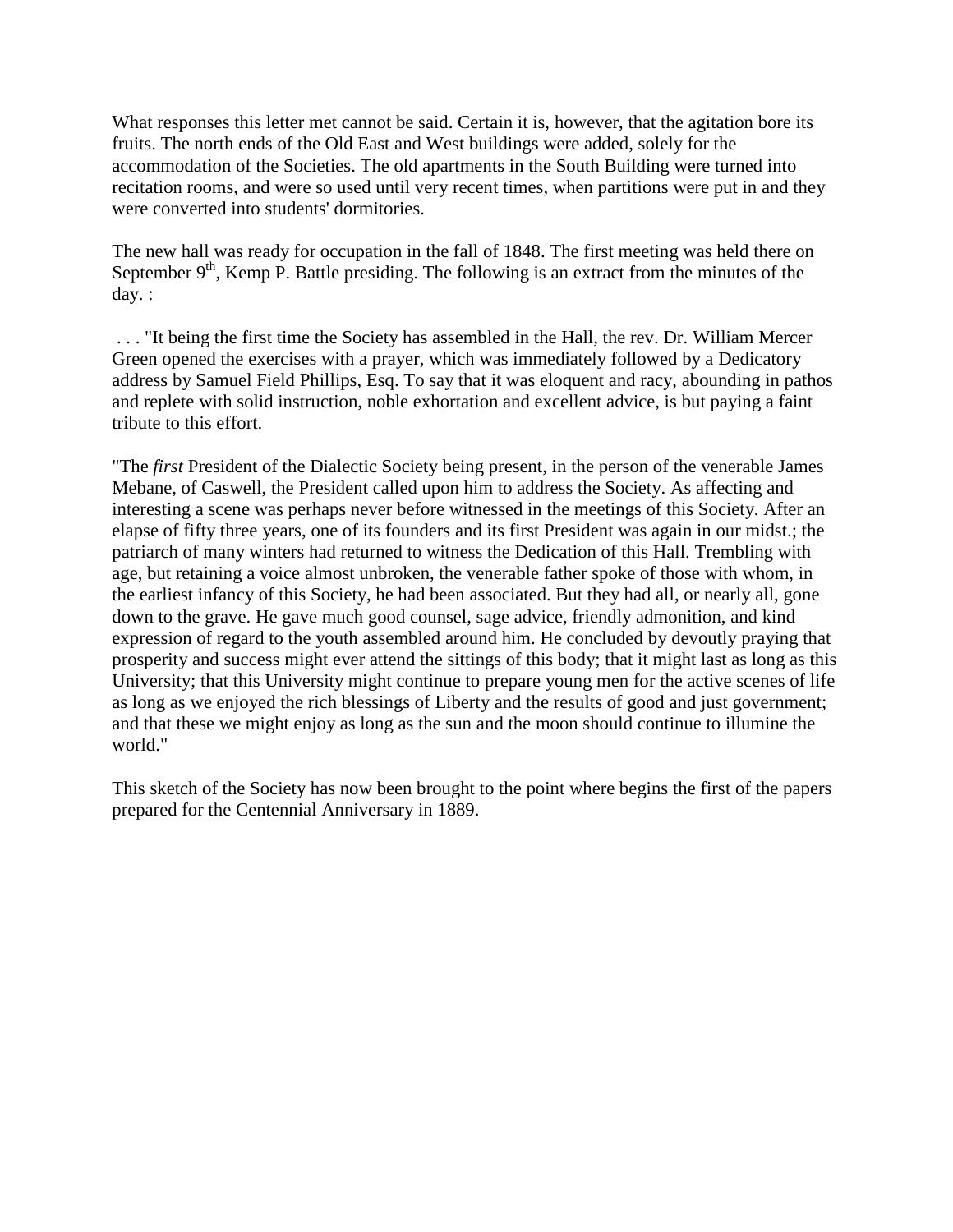# **A Brief Sketch of the Dialectic Society, 1848-'52**

By Richard H. Lewis President of Judson College

When your speaker entered the University in July, 1848, the hall of the Dialectic Society was on the third floor of the South building, even at that time known as the "Old South." The anteroom was filled with many a quaint, rare and curious relic of ancient, medieval and modern times. And years before, when visiting Chapel Hill, I well remember paying an awesome visit to that chamber of wonders, guided by an exceedingly handsome and courteous student, then familiarly known by his fellows as Matt Ransom. By his kindness to the raw lad he made a friend who, in the forty-odd years that have passed, has never forgotten him.

The hall was a handsome one for its day--we thought it gorgeous. As a centerpiece for the ceiling it had a gilt circle motto of the Society. Upon this charmed circle the eyes of the young Freshman of fifteen summers gazed with reverential admiration. And afterwards, during the Friday night sessions of the body, much of his time was employed in wondering how the painter got up there to pant that circle, the debates having very little interest for the restless boy.

It required five weeks of college life before a student was allowed to become a member of either society, the fiction being that he spent a great part of his time weighing the merits of the two and making an impartial judgment. It was also a fiction that during this period he was not subjected to any solicitation from members of either party. The allotted time having elapsed, the candidates for initiation were assembled in the anteroom, there to be subjected to a cross-fire of mischievous fun. A dark, mysterious uncertainty hung over the whole thing and cast its shadow on the youthful faces of the neophytes. Gloom filled some hearts, and a certain amount of dread brooded over us all. As last the door of the hall was opened and we were marshaled in a semicircle in front of the president's chair of state. Shall we ever forget that moment!

The obligation to keep sacred and inviolate all the rules and usages of the Dialectic Society is administered, to the keeping of which we pledge our sacred honor. Then one by one, we advance to the secretary's desk and sign the constitution. And many a sign-manual bears marks of evident tremor.

Near me stands a young Chapel Hillian who, years afterwards, in the fateful campaign of 1863, led a gallant company of North Carolina troops in a deadly charge at Gettysburg, and was killed upon the field. The class of '52 will ever hold in highest esteem and honor their kind-hearted, genial classmate, John Henderson McDade. In that same semicircle stood many others whom this State and other states have honored; but we forebear to crown them till their race be run.

After the ceremony of initiation, as we were on the point of taking our seats, my eyes rested for a moment on the face of the president. With amazement I recognized my room-mate in that dignified officer with beaver hat and gold-head cane. He had kept his secret well. He was then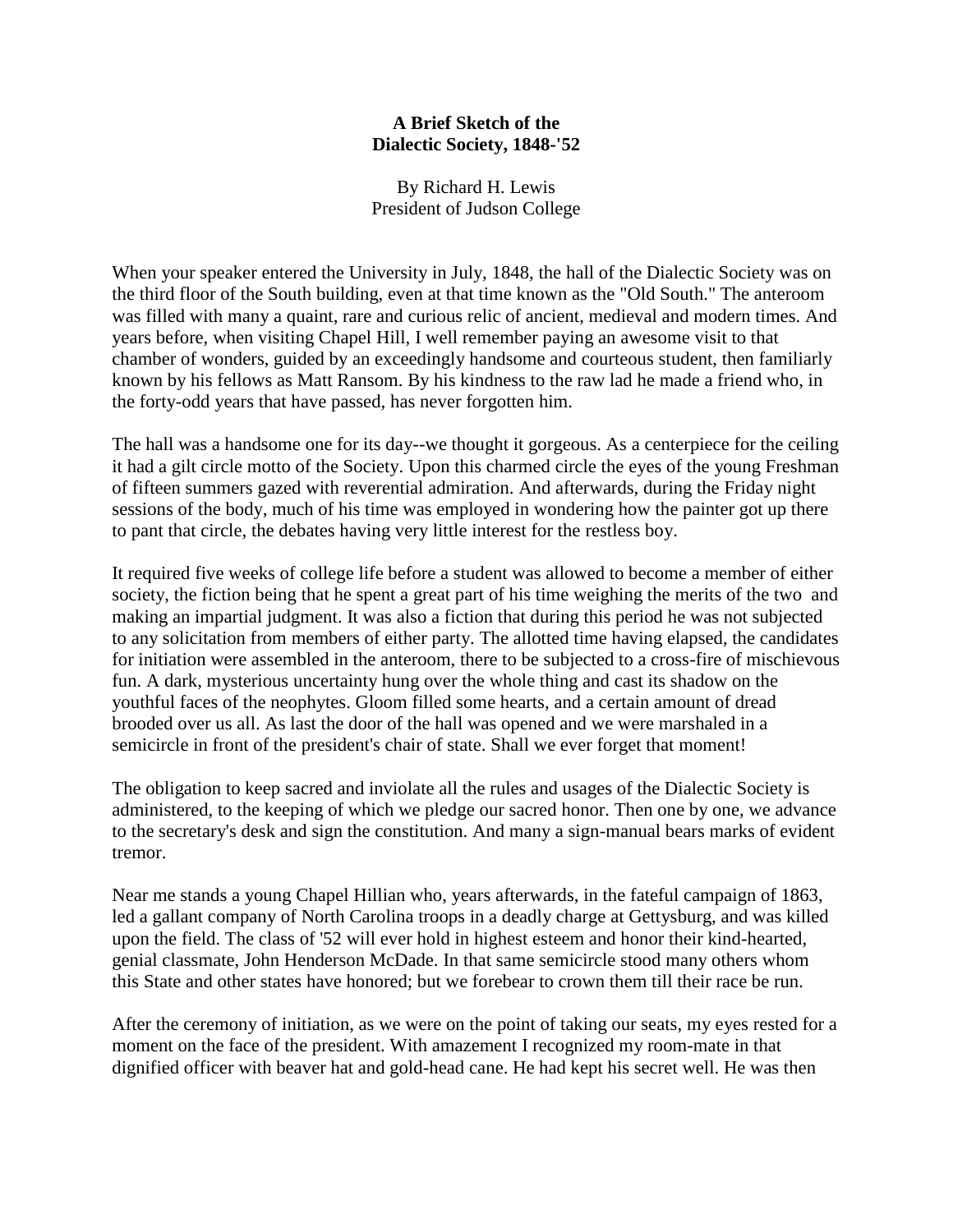only sixteen years of age, a Senior and a "first mite"<sup>1</sup> man. You all know him--the State knows him, the Hon. Kemp P. Battle.

As I looked around upon the august body of grave and serious men and witnessed the proceedings, I was struck with the senatorial air that marked each countenance, and selected the extreme southeast corner of the room wherein to hide my diminished head.

The members were divided into four sections. The first and third always debated against each other, and the second and fourth. The alternate sections performed duty on Saturday morning following the Friday night's debate by the other two. The Seniors were required, once in each term, to deliver orations. And the "mite" men used these occasions to test their powers of oratory preparatory to their final appearance on the rostrum as the coming commencement.

In the fall of 1848, the northern end of the Old West building having been completed, the Society belongings were transferred to the new hall located on the second floor. The dedication ceremonies were graced by the presence of the first president of the Society, Hon. James Mebane, who sat side by side with the last president, the latter being yet a president, not now of the Society, but of the University.

We thought our new hall was a gem of beauty. The amphitheatrical form of the seats was a great improvement over the chairs on the floor. It was in this room that a young Buncombe student, class of '52, began to win fame as an incomparable speaker, and to-day the United States Senate gives close attention whenever Zeb Vance addresses that august body. It was my good fortune to be in the same section with him, and myself being a debater of no power whatever, I relied entirely upon the "gentleman from Buncombe" to bring our side up. It would be a simple waste of time and words to attempt to eulogize one whom the whole State of North Carolina loves, from the mountains to the sea. We will not attempt it. His inimitable wit and humor always lengthened the list of fines whenever he spoke--and the treasury grew fat; for who could resist laughing?

The library was opened twice a week, on Wednesday and Saturday. Members could keep books two weeks. The "concave of fictionary novels," as expressed by a green "Fresh," was the most popular department. There were three editions of Scott's novels and two of Fenimore Cooper's to supply the demand. A few very dignified Seniors affected Byron, Shakespeare, Milton, Locke, Foster's Essays, Ralph Waldo Emerson, etc., but most of the boys preferred the skirmish line of light literature to the heavy artillery of the classic writers.

A High sense of honor pervaded the membership, and they keenly shared in the disgrace and participated in the honor of each individual member. The dignity of the whole body in session was tremendous. The Freshman for a whole year felt crushed to earth when in attendance, and he hardly dared call his soul his own. The lordly Senior had everything his own way, and brooked no opposition from any of a lower class.

A considerable portion of the discipline of the University was, by consent of the Faculty, placed in the hands of the two societies, and a rule made by them was far more strictly observed than

 $\overline{\phantom{a}}$ 

<sup>&</sup>lt;sup>1</sup> This word "mite," or "might," meaning "honor," is now seldom used. It is probably peculiar to this University.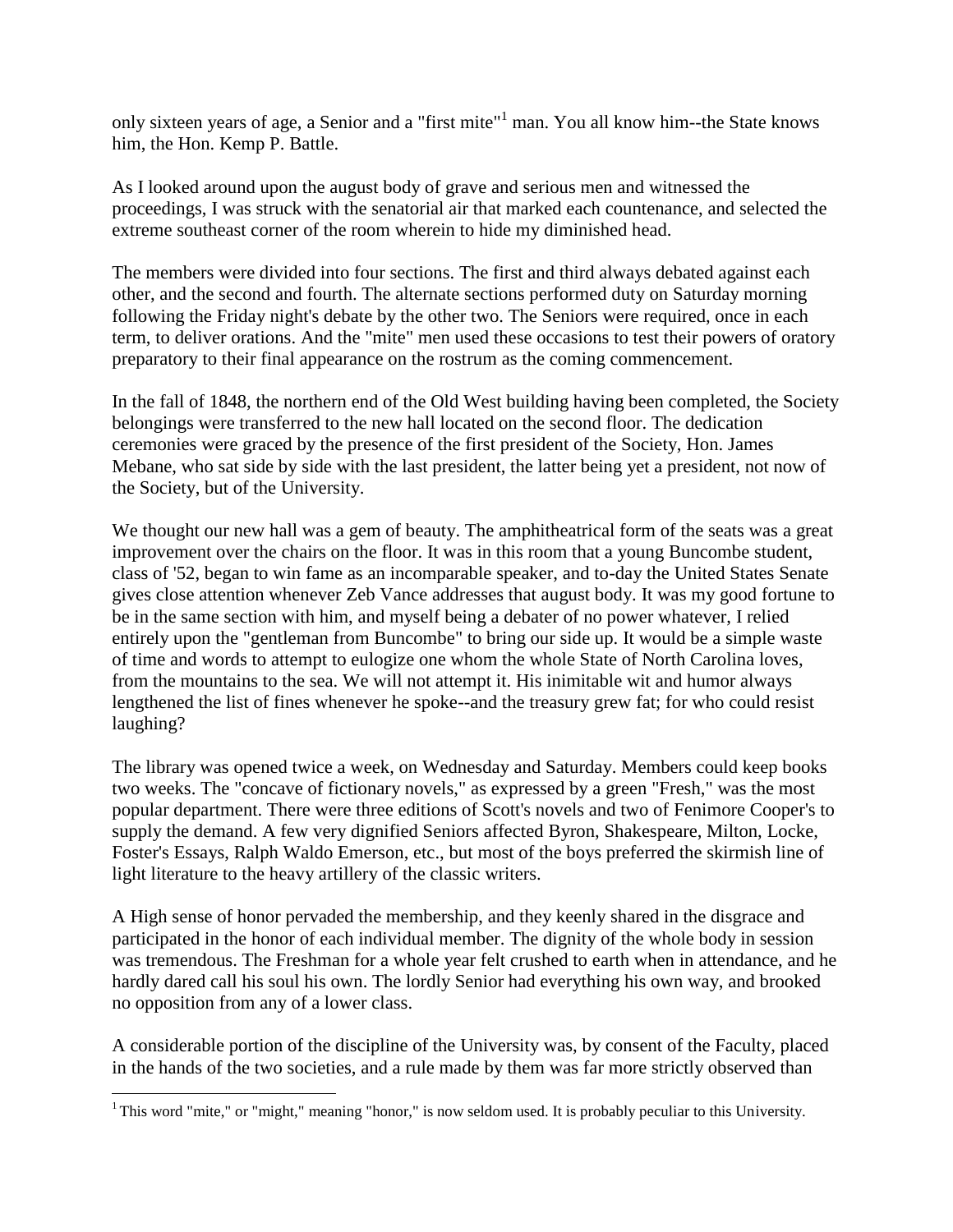any regulation of the College officials. The members of the societies were very stringent in governing themselves, but were restless under restraint from their teachers.

On commencement occasions the members of the two societies were distinguished by their badges and color of ribbon. The orators wore long black silk gowns, the property of the societies, on the stage, with wide flowing sleeves; and one of the smaller speakers of the class of '52 came near taking an undignified broadside fall on the platform by stepping upon the trailing silk.<sup>2</sup> It was always a matter of pride and congratulation when the majority of the honor men in the graduating class was composed of "Di's." At the time of which I speak only those Seniors were permitted to deliver orations at commencement who had received one of the three distinctions.

Of the value of the work by the Dialectic Society of its members from 1848 to '52 it may be said that it was solid. Lessons were learned in regard to the rules of parliamentary practice which have since borne fruit not only in the legislative halls of our own commonwealth, but also in the councils of the nation. Some "Di's" of that period have won names not soon to die. Two of the class of '52 have won gubernatorial honors--one a governor, the other a lieutenant governor--and one of these has, for three terms, been a United States Senator. Two have represented their districts in Congress, and a very many have made their mark in the halls of our General Assembly. Some of them commanded brigades and regiments in the late war. It is impossible to fully write the history of our Society during any four years' period without going more or less into details concerning the personnel of the members of that time. And it would be an unpleasant and invidious distinction to mention a few without doing injustice to others.

# We close with a prophecy:

l

When the history of our State, nay, of the United States, shall be written a century hence, it will be found that among the men who guided the affairs of state and moulded the institutions of the country, there will be found none more prominent than those who, in the "love of virtue and science," trained their youthful minds in the hall of the Dialectic Society."

 $^2$ These silk gowns, called togas, were stolen by some of Kilpatrick's cavalry when Chapel Hill was captured in the spring of 1865, and have not been replaced.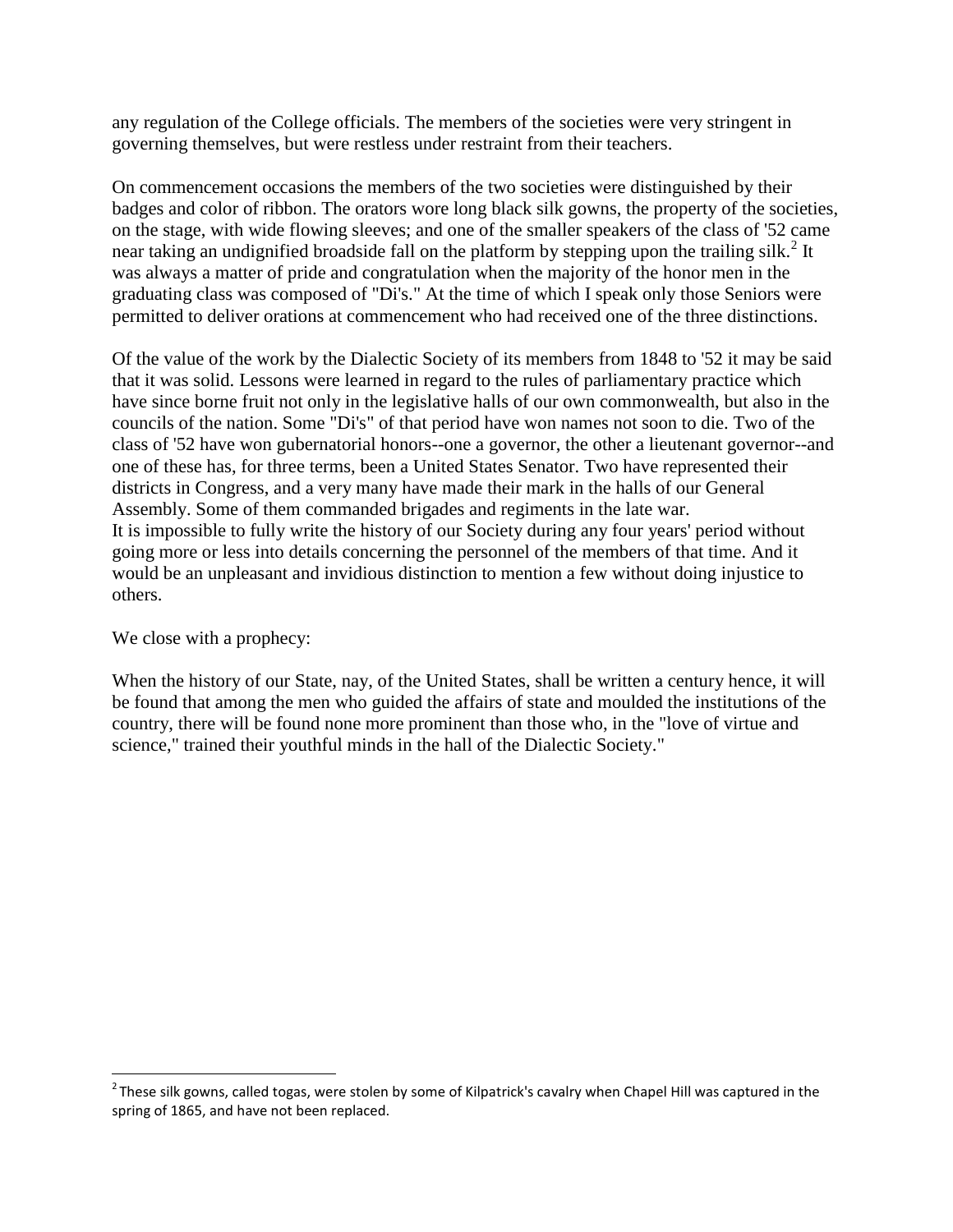# **The Dialectic Society of the University of North Carolina from 1850 to 1854**

#### **An Address by the Hon. Richard H. Battle, of Raleigh**

The Southern States of the Union never enjoyed greater material prosperity than during the years succeeding the Mexican War and before the War of Secession. The University of North Carolina experienced the reflex influence of this prosperity in a great increase of her number of students during those years, and this increase was but little impeded by the money panic of 1857. The Freshman Class of 1849-'50 was the largest that had ever assembled here up to that time, and its successor of 1850-'51, of which I was a member, while not quite so large, increased so much in the next two years that our Senior roll was the largest ever known, and in June 1854, we graduate even sixty members, three more than the class of 1853. An examination of the catalogues will show that, in the decade from June 1849, the number of students had about trebled that of ten years preceding. During the first half of the decade embracing the period of my connection with my Alma Mater as a student, her forces were nearly doubled. The catalogue issued in the spring of1854 shows the matriculates during the year were 281. After graduation I served as a tutor in the College until June, 1858, and the matriculates the year preceding were 453. Nine years before they had been just 150.

During the years of my active membership of the Society our numbers were generally in excess of those in the Philanthropic Society in the proportion, say, of seven to six. Early in August, 1850, I was admitted a member in the "New Hall" at the north end of the Old West building; the removal from the "Old Hall" on the third floor, south side of the South building, having taken place just two years before. About forty others were admitted with me. Residing in the village, and having never been away from home three weeks at a time in my life, a delicate boy of fourteen years and weighing less than 75 pounds, I felt a great awe as we were ushered into what appeared to me a very magnificent and august chamber. A "first honor" Senior, to me then the greatest of earthly beings, was in the president's chair, with beaver hat on as evidence of dignity, and gold-headed cane in hand as the emblem of his authority. The president was a young man of grace and ease of manner, of fluency of speech and good memory. He recited the charge to the new members without confining his eye to the book, and the impressiveness of the pledge was so awe-inspiring to me that, during my whole course, to be on the safe side, my lips were sealed to all outsiders as to everything that occurred within those sacred walls. I did not stop to enquire what might be the tendency outside, if known, of anything that was said or happened there. To me it was a society secret and sacred. My fellow-members took about the same view I did of the nature and sacredness of that pledge, and I am now, after the lapse of from thirty-five to forty years, of opinion that it was well for the society, and for us as members, that we did place such a construction on the charge given us and the pledge we assumed. It added much to our estimate of the privileges to which were admitted. The consciousness that we were clothed with a great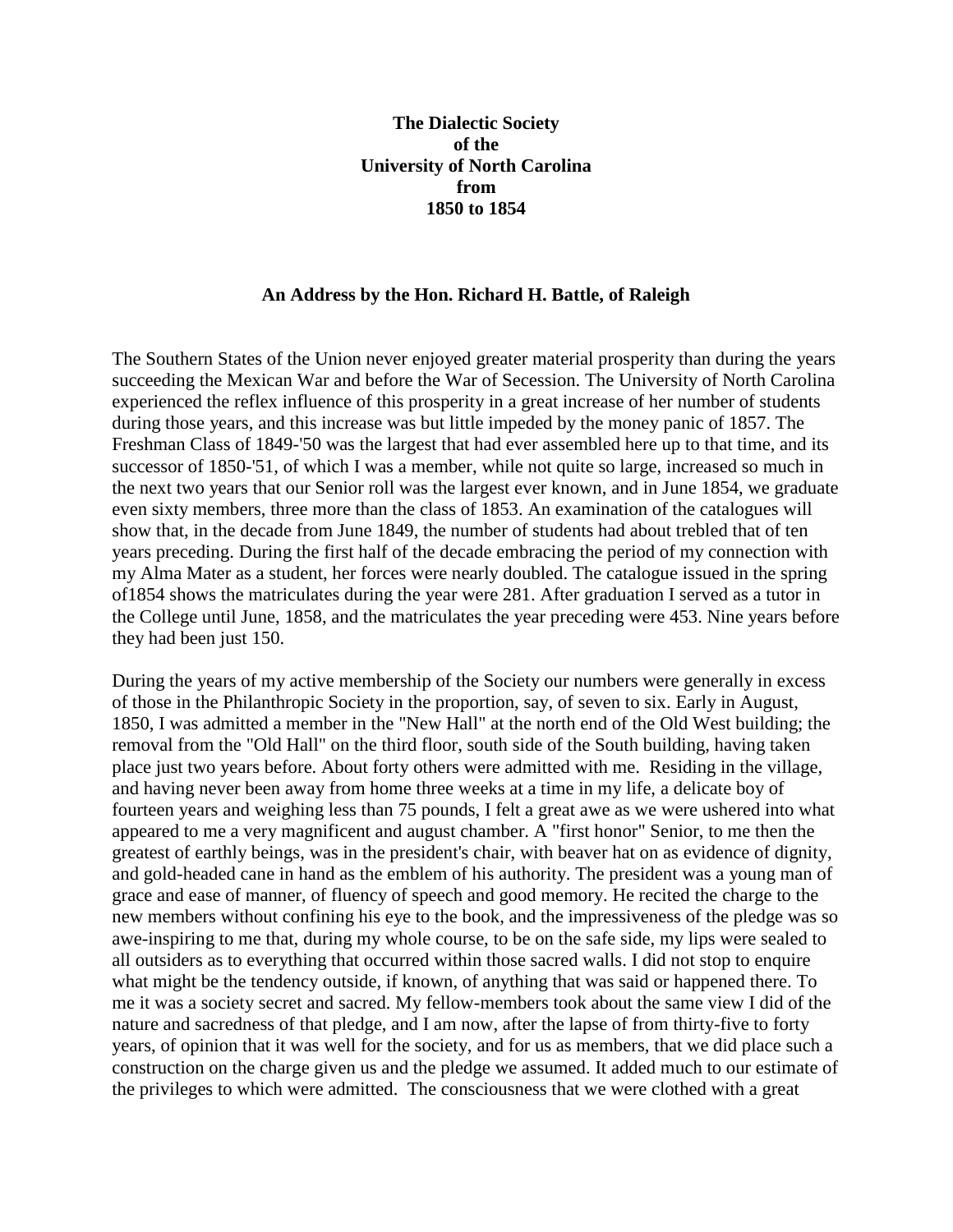trust, to preserve the dignity of a body that was over half a century old, and self-governing and self-sustaining, and the confidence that information of our slips or failures as writers, declaimers, or debaters would never reach the ears of the *profanum vulgus*, or of our Philanthropic collegemates, exerted an influence among and over us that was at once elevating and conservative.

The Society being divided in four classes, as nearly equal in number as practicable, new members being assigned to one another of them to preserve the equality, we all had some duty to perform once every week, except the College Seniors, who were excused from declamation and writing compositions, but who were required to write and speak, each, one oration each session. Friday nights were devoted to debating and reading compositions. The Seniors, except those filling offices which made their presence necessary, were required to attend only on the nights when they respectively had to take part in the debates, and half of them were privileged to use the Friday evenings in visiting the ladies or in other agreeable pastime. As our numbers grew, the Hall became s crowded that the privilege of being absent, except when the had duties to perform, was extended to the Juniors, so that those holding no offices requiring attendance were compelled to attend only once a week. Space in the Hall was economized by raised benches arranged amphitheatrically, but when leading offices were to be filled by election, or other matters of interest were to come up, they were nearly overcrowded in my day; and soon after that, the erection of the new East and the New West buildings recognized as a necessity, by Faculty and Trustees, for the accommodation of the two societies. Additional dormitories and class-rooms were provided by this erection; but the accommodation of the societies was, I pine, the principal consideration. Such was the estimate of the value of the societies to the institution entertained by our *Senatus Academicus* and the *Curatores* of that day!

This Society, during all the years of my active membership, was certainly an admirably managed body. The best men, those most faithful to college and to Society duties, were generally selected to fill the offices, and to the officers was accorded all due respect. Order was enforced by fines most impartially inflicted, and good attention was almost uniformly given to a member when performing any duty. To those of us who made any effort at elocution the sympathetic and indulgent attention of our fellows was an inspiration to do our best, and we acquitted ourselves in declamation much better than in the chapel before the Faculty, or in the class-room of the Professor of Rhetoric, where we had the fear of unsympathetic criticism. Many of the older members fully recognized in the exercises of the Society opportunities of great improvement and honestly and gladly availed themselves of them; while we young and diffident lads were improved by association with them, and encouraged by their example, and gradually acquired more confidence as well as experience. It is not too much to say that many acquired such skill in debate and such knowledge of parliamentary usage during my day here, that on going out from the walls of this Society they were, and felt themselves to be, fully able to cope with older men in the arena of legislative halls in this and other States. The most practiced and skillful debaters of my own college class, in this Society, will serve to illustrate this assertion. One of them Thomas Newton Crumpler, of Surry, afterwards of Ashe, as a member of our House of Commons in the stormy legislature of 1860-61, and one of the very youngest men in that body, was so entirely at home on the floor and such an accomplished dialectician that he easily stepped to the front as a leader among the opponents of Secession, and was a worthy foeman of the talented leader of the Secession forces, the Hon. Samuel J. Person, who had acquired much experience of men and affairs by service on the Bench of our Superior Courts and a s a legislator,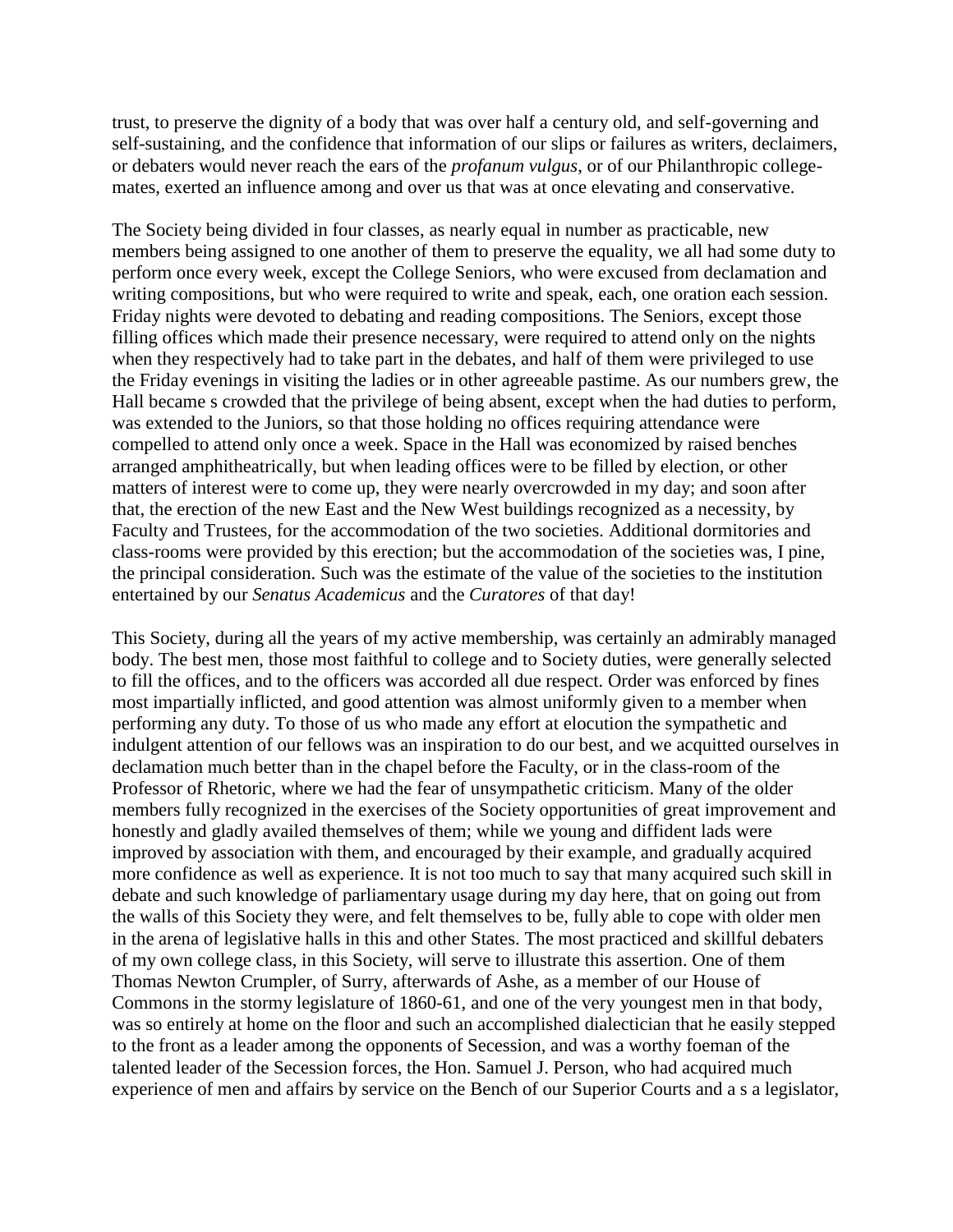and who was in every way an able man. He, by the way, had been an honored leader in this Society near ten years before Crumpler began his career here. What a gallant fellow Crumpler was, and how near he became to being a *genius*! Well do I remember him as he looked when he first made his appearance as a Freshman. Tall he was, and slim, gaunt and sallow-faced, careless in his dress and scorning all adventitious aids to good looks. He had been poorly prepared for college and apparently had little desire to excel in the class-room, but he soon made a mark in this Society that was phenomenal. Possessed of a remarkable memory and well read in general literature, he was a fluent talker, and he soon developed a great talent for debate. To the members of the higher classes, who made themselves debaters by hard work and longer experience, this gawky youth from the hills of Surry was a veritable "*singed cat*." In him the very best of them found his match. With head thrown back and with keen eye and thin prominent nose, he looked like a gamecock; and his flowing words and easy action were quite electrifying to us diffident boys who had helped him, during the week, to pass muster in the recitation-room. He was poor and unable to complete his college course. He made law his profession, but I doubt not he was much more fond of contests in State cases before a jury than of the patient labor necessary to make a jurist. Politics were suited to his bent and disposition, and he would have been a very conspicuous figure in the State had he lived. The mark he made in 1860 and 1861fully justifies me in saying this. Though an ardent advocate of the Union, he volunteered early, at the call of his State, when the war was inevitable, and having attained the rank of Major, he fell in one of the battles before Richmond, and fills a hero's grave. I alluded to his memory being remarkable. It was said of him when in college that once, on a wager, he committed to memory one side of a country newspaper in the time it took him to read it over. And I remember one morning just before an ante-breakfast recitation in Livy, I read the lesson over to him once, and when called upon to recite, by Professor Ashbel G. Brown, he glibly repeated in English, word for word, of a paragraph as I had translated it for him, though I had a shrewd suspicion that he could not have applied one-half the words to the corresponding Latin.

Another prominent debater in my class, as different in habits of study, etc., from Crumpler as one young man well could be from another, was Leonidas John Merritt, of Chatham. I can hardly mention his name without bowing my head in respect to his memory. Well prepared for college by that great teacher of the past generation, William J. Bingham, and over the age of twenty-one years when he first entered the doors of the University and of this Society, he was attentive to every duty and faithfully availed himself of all the advantages offered here. He did not compete for the first honors of the class in the college course, but he easily took and kept his place in the second rank. In the Society he had no superior in our class. In composition and declamation he did his best, and for the debate he was always prepared. Earnest and strong, he always spoke to the point, and his ringing voice never failed to command interest, and if the decision of the query was not in his favor, it was from no fault of his. He, too, became a lawyer, and in the four or five years he was at the bar gave much promise of success. That he impressed himself greatly on the people of his native county is apparent from the fact that when all the counties of the State were sending their very best men, he was sent by Chatham to the Convention of 1861-62--probably the ablest body of men ever assembled in the State. One of the youngest members of that convention, he did not aspire to leadership with Ruffin and Graham and Badger and other like statesmen of age and experience there assembled, but he so bore himself as to command the confidence and respect of all. He might honorably have remained in civil life, but he would not allow other young men to do the fighting while he occupied a seat in the legislature or continued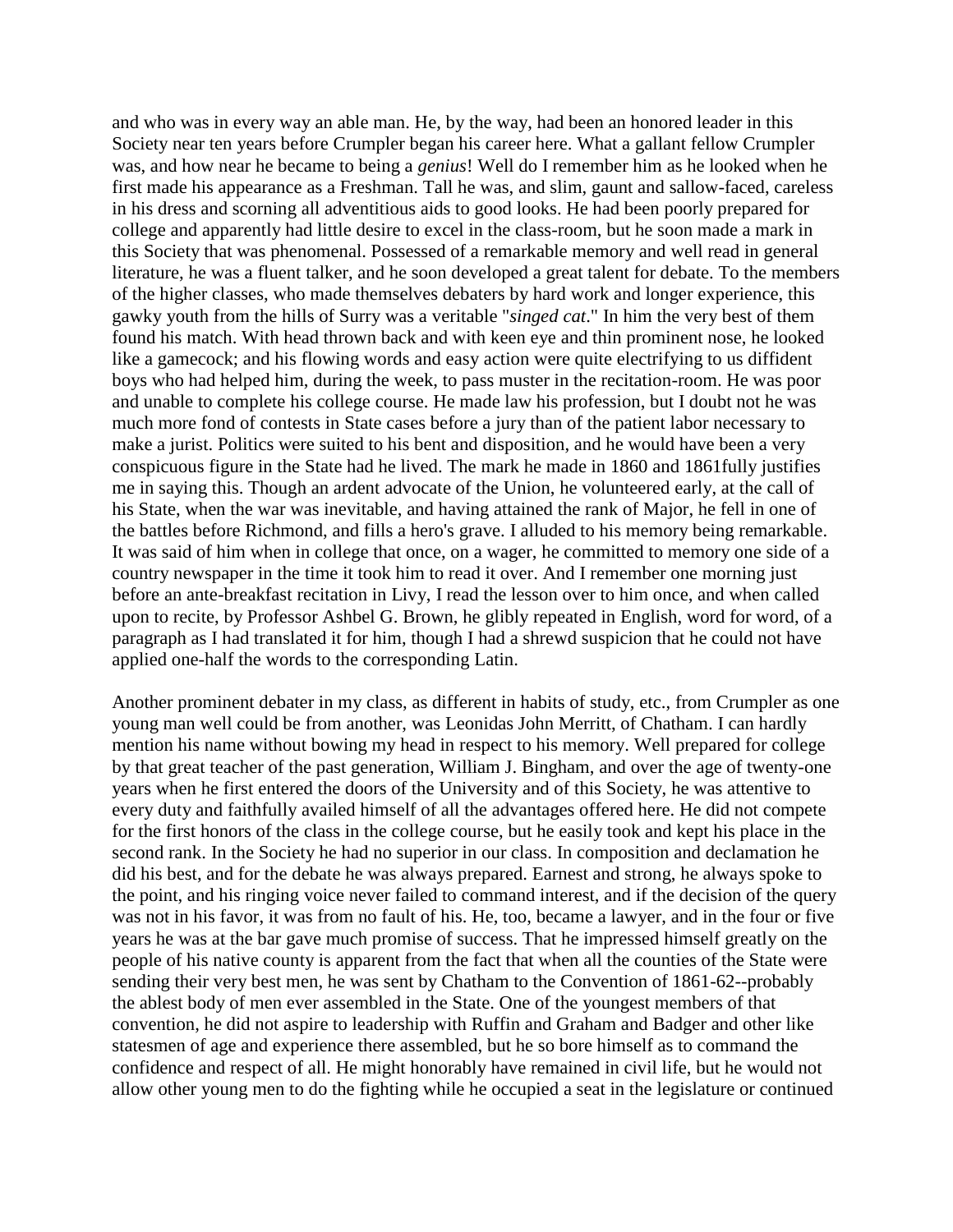to perform the duties of office of the Clerk and Master in Equity for his county, which held with credit to himself at the breaking out of the war; but in the spring of 1862 he went to the front as first lieutenant of a company from Chatham, and with some others of our best and bravest, who had contended with him in honorable rivalry here, fell at Malvern Hill. Take him all in all, I thought him the most promising member of our class of sixty, and I was so fond of him personally that I grieved for him almost as an older brother.

Another member, more ambitious than either Crumpler or Merritt, the hardest student of our class, by the manner of his performance of Society duties, gave promise of success as a professional man and politician. He was one of our most elaborate speakers, and the gravity of his demeanor gave weight to what he spoke ; I refer to the late William Lafayette Scott, of Guilford. He became a lawyer of high standing at the Greensboro bar, and in the army (nearly all of my classmates took an active part in the War Between the States) he rose to the rank of lieutenant-colonel of a regiment. After reconstruction he espoused the Republican side in politics and was nominated for a seat in Congress. He made a vigorous contest with Hon. James M. Leach, one of our most successful popular leaders, and was defeated. Soon thereafter, and probably because of the strain of that canvass, he was struck with paralysis, and lingering a few months, died. Well do I remember the last time I ever saw him! I was in Greensboro on professional business and met him on the street. He was on crutches and a wreck of his former self. Because I was decidedly on the other side in politics, and the feeling between the parties was then very intense, he hardly expected my greeting to be as cordial as of old. But seeing my old classmate and friend in that condition, I forgot all political differences and grasped his hand and spoke to him with the affectionate warmth that existed between us when we parted here twenty years before. The greeting was too much for his shattered nervous condition and he burst into tears. I, too, was deeply moved, and, I had almost said, we were boys together again. But I had never known him as a boy. He was of age when he came to college, and seven or eight years my senior. I had had better advantages in boyhood; but the contest for the first honors of the class between one of mature years and a delicate boy of fourteen was an unequal one. However, we came out at the end of our first session neck-and-neck, as the racing men say, and that he spoke the valedictory at our graduation was due to the fact that he was more lucky in throwing high dice than I and the others who took "first mite," as the phrase then was, with him. But he and the other older members had greatly the advantage of us boys in the contests of the Society. We had not the general information, the knowledge of the world, the self-confidence, or the capacity for labor to enable us to contend with them in the arena of debate and succeed in the class-room too.

Another member of my class who gave promise in the Society of his success in after-life was Joseph A. Engelhard, who died in the year 1877, after reaching the high office of Secretary of State. He came here from Yale College during our Freshman year, and was a leader among us from the beginning. He, too, was of maturer years than most of us, being but little younger than Merritt and Scott, and, like them, while he was a successful student, especially in mathematics, he took greater interest in Society duties. His compositions were carefully prepared, and in the debates e was vigorous and pointed. In our Sophomore year I succeeded him as secretary of the Society, and I remember, with a little shame even now, the contrast between him as a good and ready pen-man and myself. His chirography was neat and manly, while mine!--well, the less I say about that the better. He was a Mississippian while here, but fortunately for North Carolina,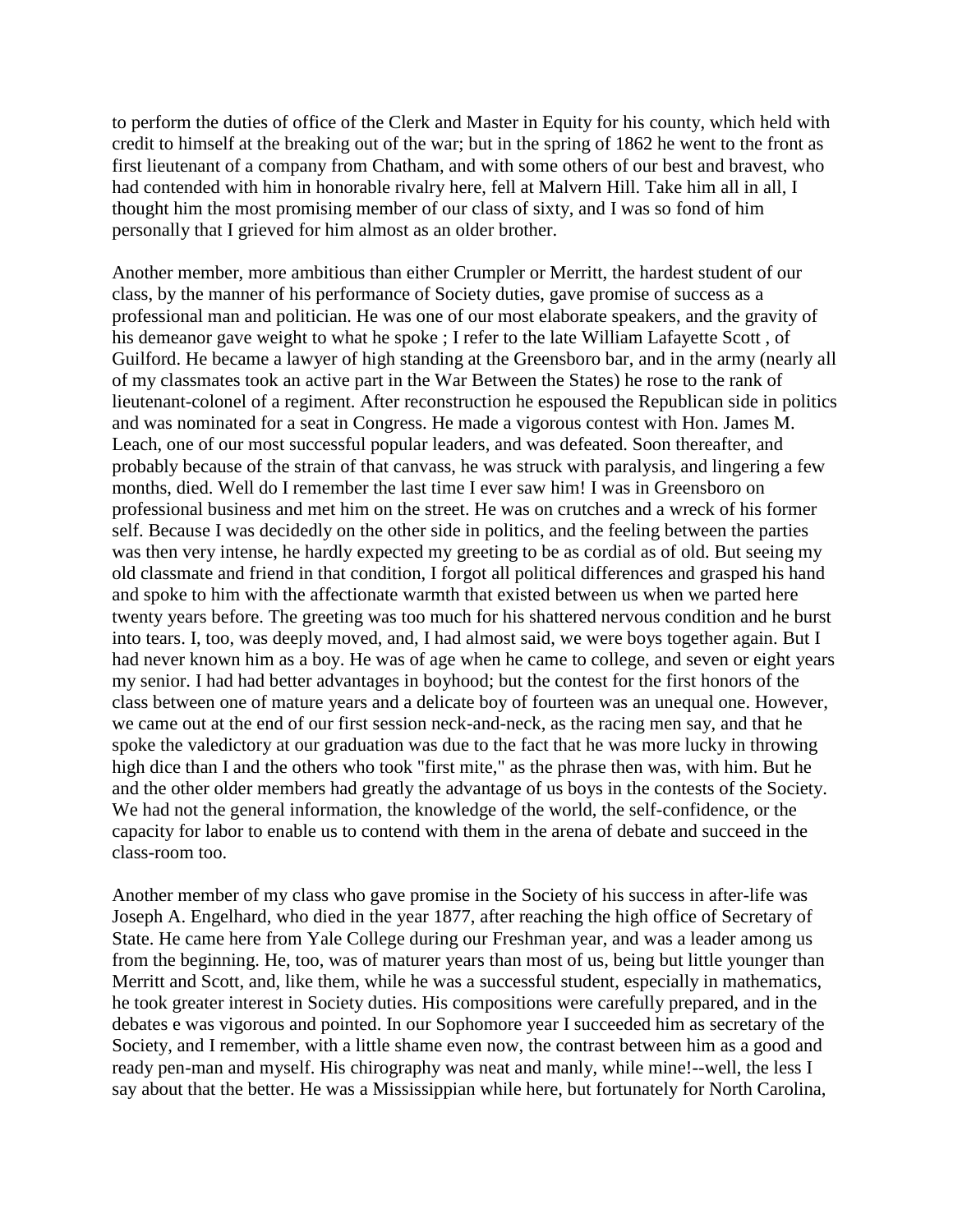he fell in love with one of the belles who made our Commencements attractive, and, concluding to settle in the State, he was married a little over a year after graduation, I being present and assisting as one of his "best men." He became a lawyer, and was Clerk and Master in Equity at Tarboro, where his home was when the war came on. He was adjutant-general of Branch's, afterwards Lane's, brigade, with the rank of major, and made reputation as a very efficient officer. Abandoning the law for journalism after the war, he soon became editor of the Wilmington Journal, a very influential Democratic paper, and in that capacity he probably did as much as any other man in the contest against the corruption attendant upon reconstruction. His nomination for the office of Secretary of State by the Democratic party in 1876 was in recognition of these services, and his able and vigorous campaign is still fresh in our memories. Many of us thought that this success was but a step to still higher honors.

I will be pardoned for making special mention of another of my classmates by name. Samuel Spencer Jackson, of Pittsboro, one of our successful competitors for college honors, and perhaps the best linguist among us, the result of a four year's course with Mr. Bingham, was a young man of striking appearance and superior gifts. I remember how he impressed me when we first met in July 1850. Six feet high, straight, of faultless figure, handsome face and fine address, and with a reputation for scholarship that had preceded him for months, the idea that I should compete with *him* for the honors of the class, as my friends had told me I was expected o do, seemed to me the height of presumption. He had an uncommonly fine voce, and was easily, I thought, the best declaimer of the class. Never did I hear within our Society walls a finer piece of elocution than his, once, in a eulogy on Hamilton. Strange to say, however, he avoided as much as possible the performance of Society duties. He was averse to composition, and often paid fines rather than write an essay, and if he took part in the debates at all, he made no effort to do so in a manner worthy of his ability. Having graduated, he studied law, and was one of my fellow-tutors here; and an admirable teacher of Greek, his department, he was. He and I were the first LL.B's (Bachelors of Laws) of this institution, and soon after obtaining this degree he retired from his Greek chair to practice law. As a lawyer he was well-versed in its principles and a very safe counselor; but he sedulously avoided the contests of the court-house, and taking upon himself a full share in the preparation of his causes, he made his partner or other associates do nearly all the speaking before the judge and jury. Had he resolutely thrown off his diffidence and striven to succeed in the Society as he did in the recitation-room here, he would have soon developed decided forensic ability and become one of our foremost orators. Instead of being admired as he was for his physical and intellectual gifts in the limited circle which had opportunity to judge of his worth, he would have been the object of admiration throughout the limits of the State. We who knew his ability could not but mournfully think, when we heard the sad tidings of his death ten or twelve years ago, of what he might have been.

Time would fail me were I to speak of my other fellow-members here, living and dead, who are worthy of more than a passing notice. I would like to tell of James A. Wright, of Wilmington, too young and fu-loving here to show the great promise he did after he became a man and entered upon life's duties in his native city; and of the handsome Delano W. Husted, of Raleigh, who cared not for the honors of the class-room or Society, but being a dilettante reader, wrote elaborate compositions because he liked it, the leader in harmless mischief; and of William L. Alexander of Lincoln, a noble fellow, one of our first-honor men and my fellow-tutor here, and successively a civil engineer and lawyer. Wright and Husted fell like Crumpler and Merritt in the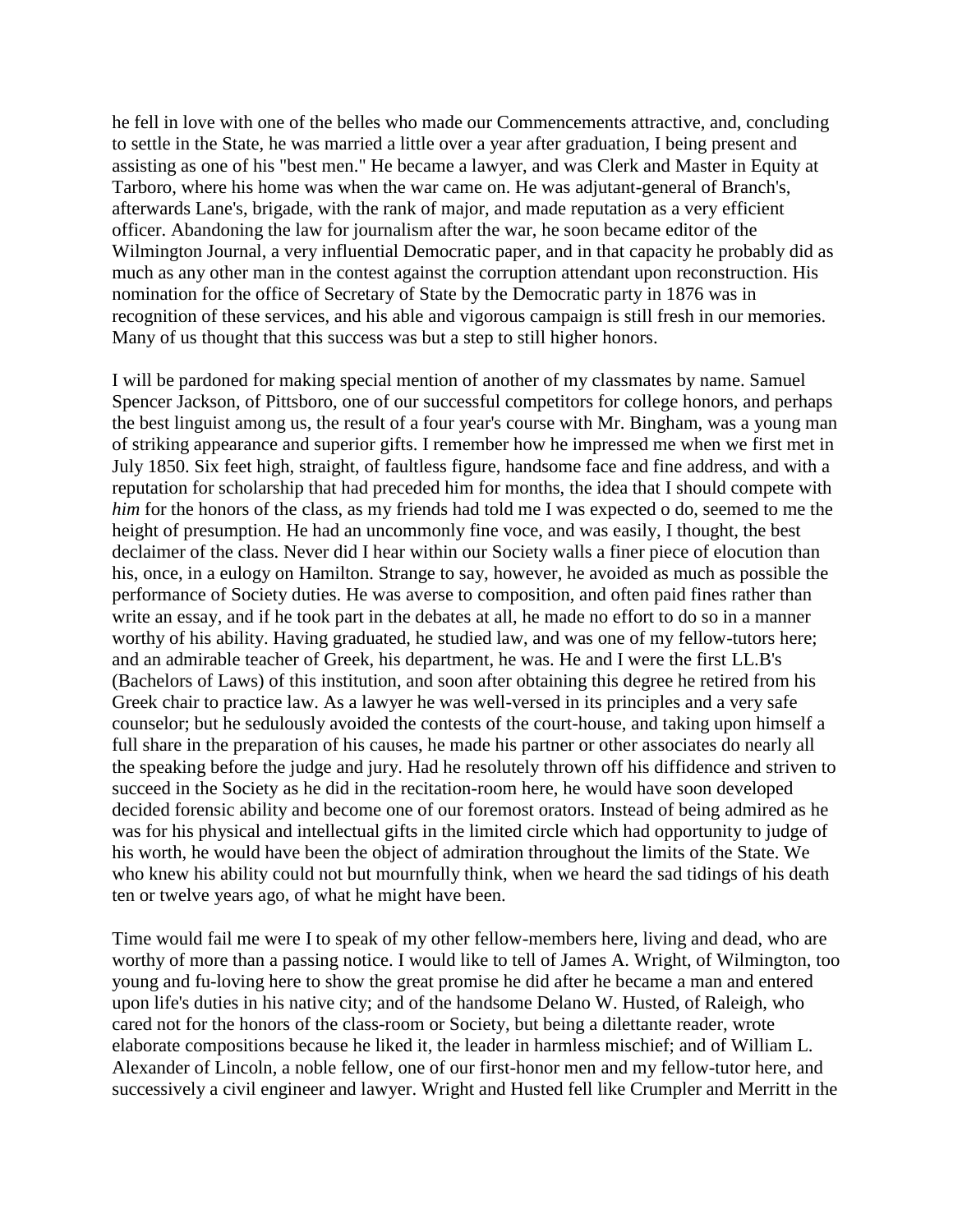battles before Richmond in 1862, the former at the head of a company from New Hanover, and the latter a lieutenant in a regiment from Alabama (whither he had removed to practice law), and Alexander lingered and died from wounds received in one of the battles of the West, at the head of a company, in distant Texas years after our battle-flags were forever furled. These too were my classmates and friends. The victims of the was surely were of our best.

Eulogies on the living are seldom in good taste. Even of our great senator, the peerless Zebulon B. Vance, of Buncombe, who possesses the confidence, admiration and love of the people as no other North Carolinian has ever done before--three times our governor, and by common consent the great war governor of the South--of him, though I am personally under the greatest of obligations to him for taking me out of the army and making me his private secretary when I was utterly broken down in health, and being a good friend to me ever since--of him, I can with propriety now say but little more than that, to my knowledge, while an active member of the Society when a law student, and taking a partial course in other studies in 1851 and '52, he exhibited that ability, wit and versatility, that quickness at repartee, that fidelity to duty, that knowledge of himself and others that made him in less than eight years a leading figure in the State and the great man he is to-day. I wish I could present to you a scene here once when his humor and witty retorts upon his adversaries got the better decorum of the Society, and the treasury was replenished by fines for involuntary tittering and suppressed laughter all over the hall.

And because they are still living I cannot eulogize some of our other leaders who are still lingering on the stage of life--such men as Francis E. Shober, then of Salem, now of Salisbury; Alfred M. Waddell, then of Hillsboro, now of Wilmington, and *longo intervallo*, as to time, Clement Dowd, of Moore, now of Charlotte, who has been honored members of the Federal House of Representatives, and are now enjoying in more private stations the respect of their fellow-citizens; and Jas. Jeremiah Slade, of Georgia, who here exhibited the qualities which have made him a leading educator of his State; and James W. Wilson, then of Hillsboro, now of Morganton, who has made a reputation as a civil engineer of which his Alma Mater may well be proud, and who as a legislator at Raleigh has been influential in advancing the best interests of the State; and Col. John D. Taylor, of Wilmington, who at his graduation in 1853 delivered the valedictory in this Society so full of noble sentiments and expressed in such pathetic language that many of us were melted in tears, and who, ten years afterwards, at the head of a regiment lost an arm in defense of the Southern cause; and E. Hayne Davis, of Iredell, who likewise lost an arm in battle as captain in defense of that cause; and Robert B. Johnston, of Haywood, now Asheville, also a one-armed ex-Confederate captain; and Henry R. Shorter, of Alabama, who is now at the head of the railroad commission of his State; and Theodore Whitfield, of Mississippi, now of the city of Richmond, and S. Paxson Watters, of Wilmington now Culpepper, Va. And James B. Avirett, of Onslow, now of Maryland , and Alexander D. Betts, of Wake, now of the N.C. Methodist Conference, useful and respected ministers of the Gospel; and Dr. Richard H. Lewis, of Chapel hill, now president of Judson College, Hendersonville, the successful instructor of the young, and his brother Wm. Gaston Lewis, now of Goldsboro, whose ability as a civil engineer, backed by rare energy and indomitable pluck, made him one of the best of Gen. Lee's brigadiers; and David G. Worth, of Asheboro, now of Wilmington, whose success as a merchant has not made his old friends forget that he gave promise here of being an eloquent advocate or public speaker; and John K. Ruffin, of Alamance, now of Wilson, Wm. J. Love, of Wilmington,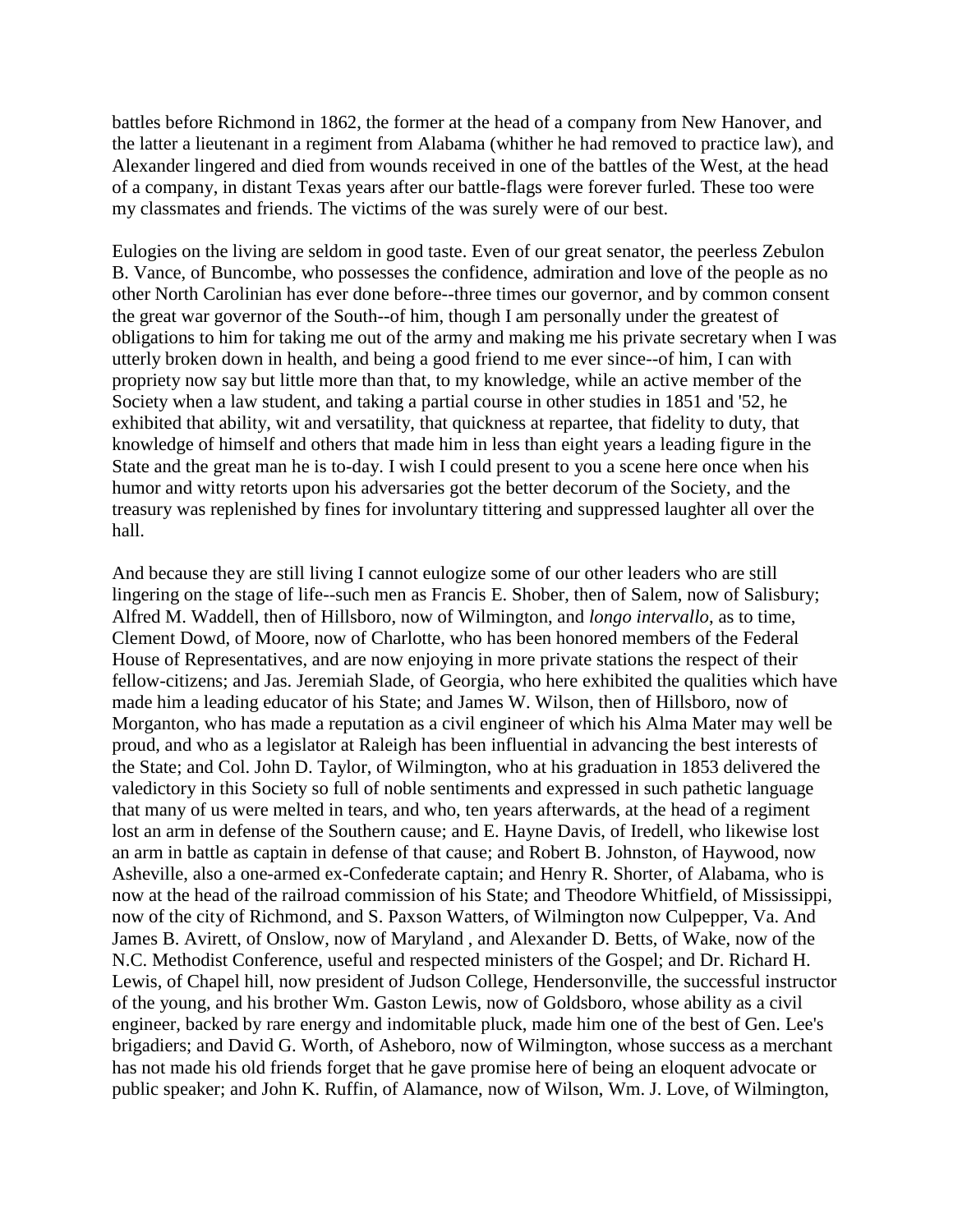Jas. W. Ewing, of Montgomery, and Joseph Graham, of Hillsboro, now of Charlotte, leading physicians in the communities where they live; and Wm. H. Hall, of Wilmington, now a successful physician n New York--"Billy Hal," as we affectionately called him, the first gentleman of his day, because, while polite as could be to his fellows and the ladies, he had the courage to be polite and respectful to the Faculty under all circumstances; and John D. Shaw , of Richmond, Marmaduke S. Robins of Randolph, and John W. Graham, of Hillsboro, all in the first rank at the bar of this State; and Wm. J. Montgomery, of Montgomery County, now of Concord, recently resigned, with regrets of the profession, from our Superior Court bench, and Alphonso C. Avery, of Burke, who has lately ascended from that Bench to the Supreme Bench of the State; and Alexander McIver, quite the equal of the best scholar in his class, late Superintendent of Public Instruction, and Robert Bingham, of Orange, now of the Bingham School, many years his junior and graduating, with first honors too, several classes below him, the most successful schoolteacher at the South; and L.R. Waddell and A.H. Merritt, of Chatham, the former now of Smithfield, and john M. Galloway, of Rockingham, once useful as legislators and now useful citizens--and others still living. And long may they all live, growing in all that makes age respectable and honorable, until they too shall join the majority on the other side of the river.

I wish I had time to speak at lengths of others of my comrades who have gone to their rest; of Benjamin Sherwood Hedrick, of Davidson, who gave up a professorship here, before the war, rather than conceal his opinions, which were adverse to slavery, and who filled at his death an honorable place in the Patent Office at Washington; and James A. Patton, of Asheville, Alexander R. Smith, of Cumberland, Leonidas F. Siler, of Macon, afterwards a Methodist minister, and James H. Colton, of Cumberland, afterwards a Presbyterian clergyman--all, like Hedrick, leading scholars in their classes, but taken away by death to soon to fulfil their promise of usefulness in the world; and the polished and popular John t. Taylor, of Granville, who, as captain, gave his life to the Confederate cause; and Wm. Bingham, a first-honor man, who made a name second to none as a teacher and was the author of text-books for classical students of great and widely recognized merit; and Junius I. Scales, of Rockingham, late of Greensboro, as true a man as I ever knew, as gallant when a youth here as when he led a Mississippi regiment as its colonel in the Western army, or contended, a few years ago, in our State Senate for the best interests of the State, in spite of a constitution shattered by the hardships of prison life at the North long years before. He too should go on the roll of honor, to be found on the tablets erected to the Confederate dead of the University over the rostrum in our beautiful Memorial Hall. I might go on and on, all night long, telling of our living and dead members of my day here. But before I stop I must make more than a passing allusion to another of our members of that day- one long since dead, the more is the pity. James M. Spencer, *Magnus* Spencer, as well all knew him, of Alabama, was the most influential member of the Society in my day; and his influence was always for good. He was in the class ahead of mine and had attained his majority before he came to college. Quite six feet high and broad-shouldered, he was a man among boys. A lock of white amidst his brown hair attracted one's observation, but it was forgotten in the contemplation of his fine Roman face, clear hazel eye and benevolent expression. He was a hard student and voracious reader of both poetry and prose; he was a first- honor man throughout his course and seemed to have Shakespeare and other English classics at his tongue's end; he was so manly, so kind, and so true that he could not but be a leader in college; and in this Society, where we heard him in the performance of some duty every week, the admiration he inspired in us younger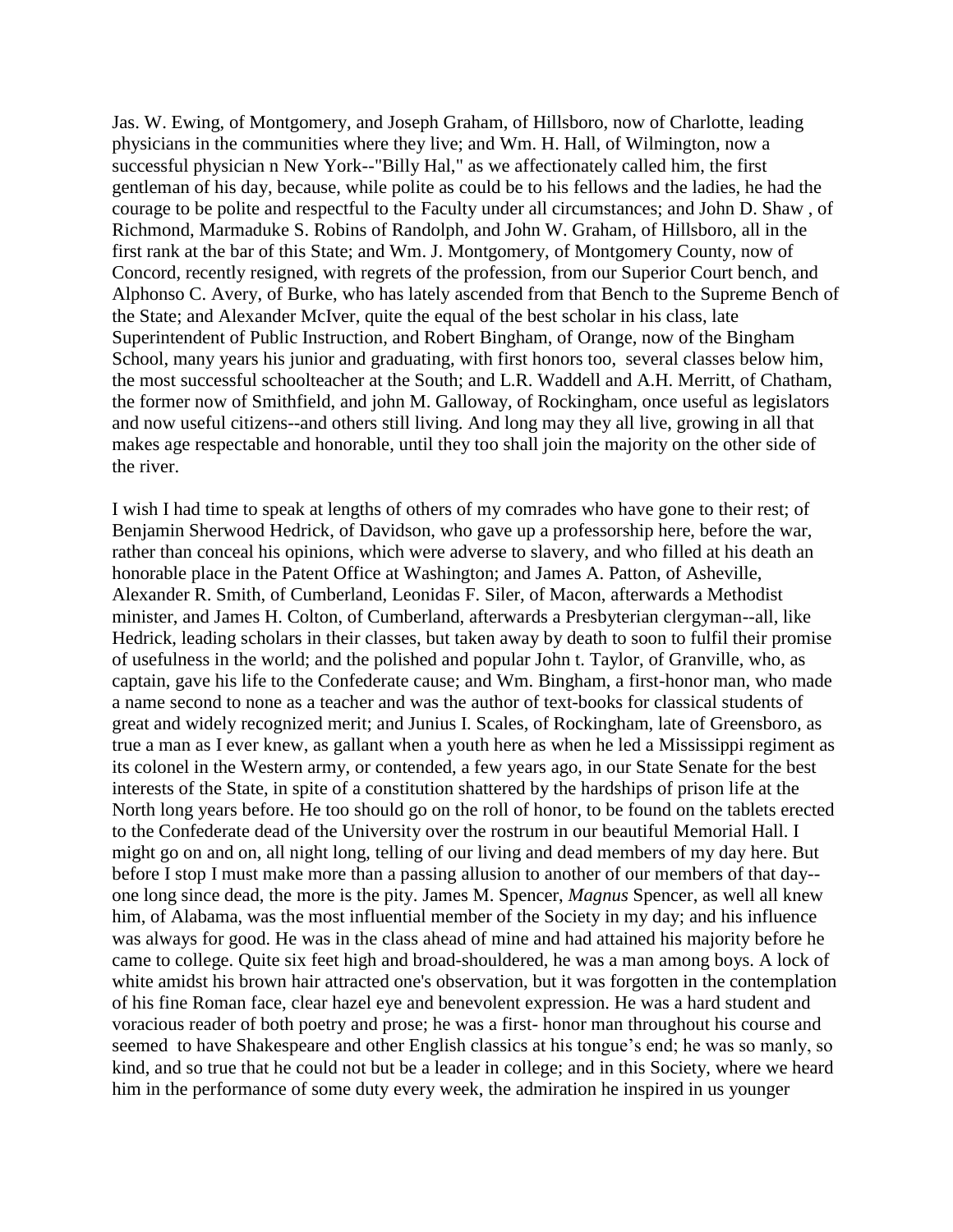members approached hero-worship. His voice was full and flexible and its tones were often very pathetic. He seemed to us the master of pleasant satire and of ridicule without malice. I doubt whether Webster at his best ever swayed his hearers in the Senate of the United States as Magnus Spencer, in some of our debates, swayed this Society. His home being far distant and the means of travel in that direction by no means what they are now, he generally spent his vacations, winter and summer, here, and in his room on the North passage, second floor, of the Old West building he was always accessible to others who remained here, for counsel or friendly conversation. His precept and example did much for those who were without the restraints of study and a watchful Faculty. Blessed is the lot and green should ever be the memory of the collegian who has the will and ability to exert such an influence for the right and the noble as did he. Had he not died early there is no telling what he might have been. I venture the assertion that James K. Polk, one of our members, who became President of the United States, was not a greater man here than was Magnus Spencer.

My sketch is too long already and I must close. Of the 275 or 300 young men who were active members of this Society at one time or another with me, over ten percent are on the roll of the Confederate dead and fill heroes' graves. How many more died after the war from disease or the seeds of disease contracted in camp or on the march we can never tell. Perhaps two-thirds of them all have gone to their final account, leaving a diminishing few to think of their virtues and their faults. Their virtues may seem greater and their faults less than they were; but the record of my memory is clear that the dignity and usefulness of this, our Beloved Society, did not suffer from their or our hands. We found and kept the standard of character and behavior high. On the whole, we guarded the honor of this now venerable Society as the vestals of old did their sacred fires, and leaving its hall, we handed over our inheritance to those who succeeded us untarnished and unimpaired. We of the period 1850 to 1854 loved, and those of us who are left still love the Dialectic Society, *venerable nomen*! And we pray you young men who have taken our places to be watchful and careful that its honor, its dignity and its usefulness do not suffer in your keeping.

#### R. H. Battle

From 1854 to 1861 the Society continued in unabated prosperity and usefulness. The large in crease in members rendered needful certain constitutional changes, and a larger hall became an imperative necessity. The fine hall in the New West building was occupied in the Spring of 1861. Formal dedicatory ceremonies were intended to be held, but something interfered to postpone, and eventually the outbreak of the war prevented their taking place. A large debt was incurred for the furnishing of the hall, which was never entirely paid off till some years after the reopening in 1875.

During the war the Society, with the University, was in a very bad state. The members were few; at one time there were not enough to fill the offices without making use of Freshmen. The general spirit of disorganization affected the Society painfully. The officers grew careless--the secretary often copying the minutes hurriedly n pencil. The debates became towards the last little more than farces. The condition of things was deplorable, but certainly it could not be otherwise. All the students who were old enough went to the front. None but striplings and those incapacitated from service remained to study; and the intense excitement of the time demoralized even them. It was impossible to keep up the *esprit du corps* of a society which had dwindled in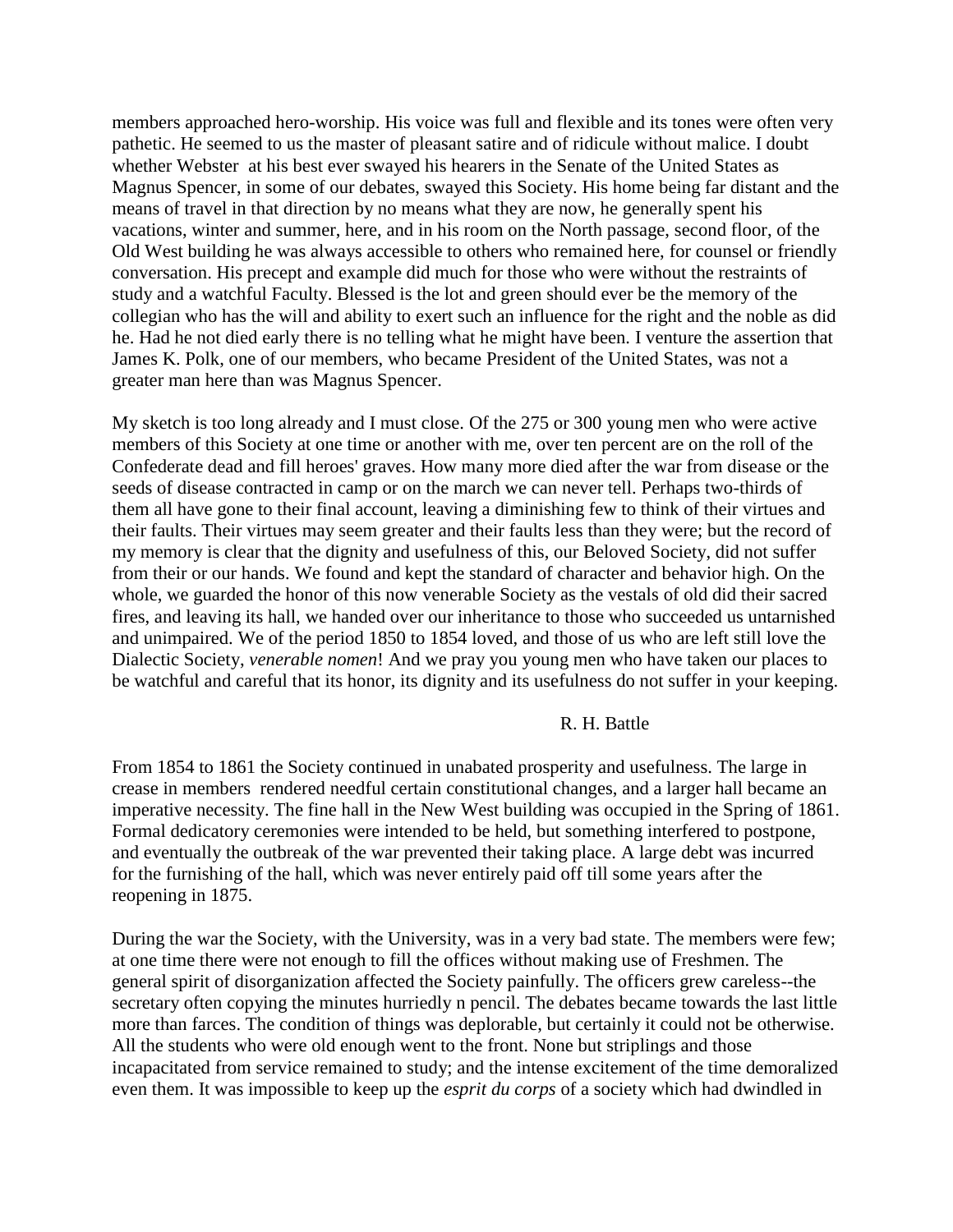three years from two hundred members to less than twenty. The handful deserve credit for keeping the body in existence at all.

With the close of the war members increased. Something of the old spirit returned, but the wretched condition of the State and the approach of the carpet-bagger forbade any expectation of real and immediate progress. In 1868 the end came. With the University, the Dialectic Society ceased to exist when the Old Board of Trustees and the old Faculty were dismissed from office for the crime of not adhering in politics to the dominant party.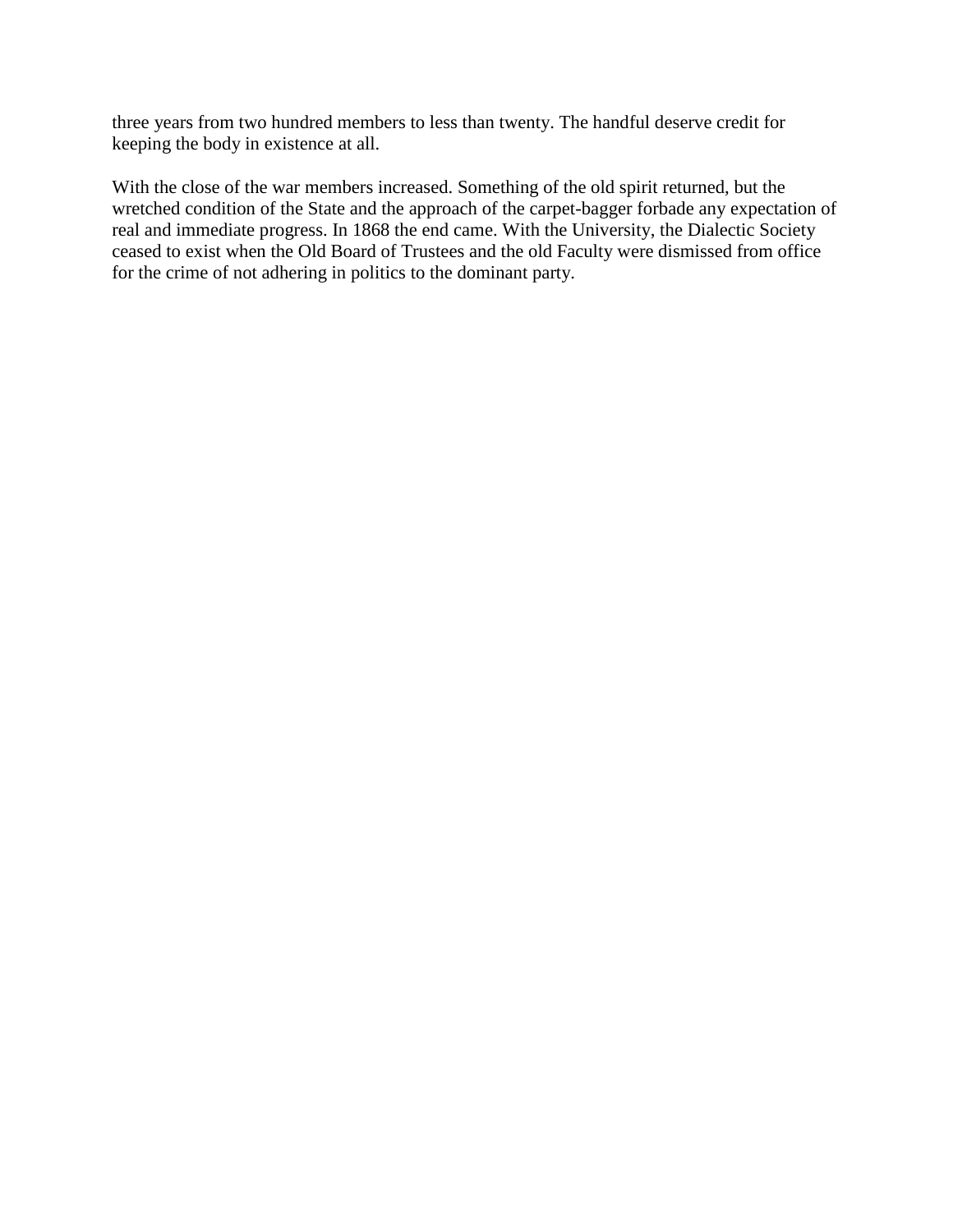# **The Reorganization of the Society**

# **By Wm. B. Phillips, Ph.D.,**

### **Professor of Metallurgy in the University of Alabama**

When the University was reorganized in 1875, great interest was naturally felt in the two Literary Societies. A new generation of college boys had grown up since the unfortunate collapse in 1868; in fact, one may say two generations, counting each four years as a college generation. Some of them knew Joseph, and some, alas! Like the Egyptians of old, knew him not.

That some of the old Faculty and of the old students had an abiding faith in the resuscitation of the famous Dialectic Society is shown by the fact that on May 29, 1868, a Permanent Committee on Reorganization was appointed, consisting of the Hon William H. Battle, Professor Charles Phillips and Hon. Thomas M. Argo. This committee was of the nature of the Society itself, for Judge Battle was declared president, Professor Phillips, vice-president, and T.M. Argo, secretary. It appears to have considered it unnecessary to assist in the reorganization of the Society during the dismal period intervening between 1868 and 1875, and justly so, for a literary society without a literary atmosphere is like the anhydrous moon, dead.

It is not my purpose at this time to speak of what the Society was during this unhappy period, for I have no personal knowledge of it. Suffice it to say that it seems to have shared in the general debility, and finally to have succumbed to its environment. No other fate could have been at the time more appropriate, for the University was in the hands of aliens and strangers, unrecognized by the best element of the commonwealth, and scorned even by the colored janitor. Its cup of sorrow was full to overflowing, and nothing remained but to drain it to the dregs, turn sadly away and refuse to be comforted.

The Dialectic Society had always borne herself proudly, numbering among her children some of the best and wisest of men, and cherished by them as an aged mother. Aged, yet vigorous, venerable, yet full of power, stately as a queen, yet kind and condescending to all who came to her with the magic shibboleth upon their lips, she turned away from those who knew nothing of her past glories, and cared less.

One potent reason why the University, and with her, the two societies came so soon to grief after the years 1867-68, was because the students and the Faculty were not imbued with the enthusiasm which comes from esprit du corps, from the knowledge of the great achievements of the past and the steadfast determination to maintain the dignity and honor so dearly purchased. Take the catalogues of the years from 1869 to 1872, read the names of the faculty and of the students, and then say whether *esprit du corps* should not rather be *esprit du corpse*.

There were some notable and honorable exceptions, but they serve to render the background still more dismal. The end soon came, and in 1872-'73 the University was closed, much to the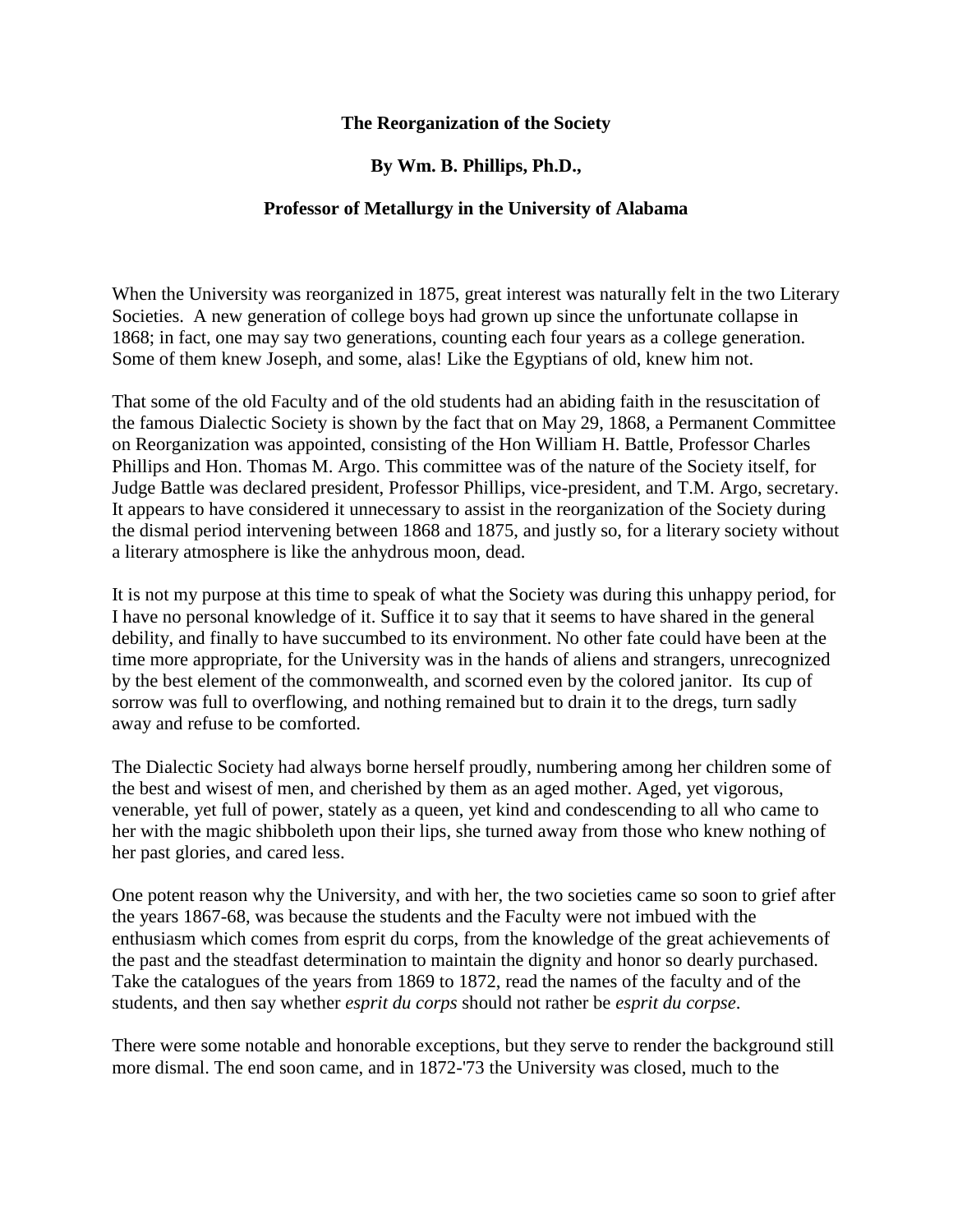gratification of those who loved the State and who desired to see the instruction of its youth in the hands of its own sons.

In 1875 it was reopened, chiefly through the unselfish and untiring devotion of one man, who for the past thirteen years has presided with most unusual ability over its fortunes, the best part of whose life has been freely and lovingly given to his Alma Mater, and who deserves, as but few men do, that monument more durable and far more costly than brass or marble--the love and respect of his fellow men. It is unnecessary in this hall to speak his name, for wherever the conflict over the University has waged most fiercely there indeed has been heard the voice of Battle, drowned only by the shouts of victory. Fellow-members, I am not given to excessive praise nor to extravagant speech, but I would not discharge the full measure of my duty here tonight were I to allow this opportunity to pass without asserting that, in my opinion, this reunion of the Dialectic Society, here, the resuscitated and rejuvenated University of North Carolina, is, with all that it means, due more to Kemp P. Battle than to any other man.

"Judge ye this day what I say!"

Before recounting briefly the history of the Society for the first two years after the reorganization, it is well that reference should have been made to the necessity of the resuscitation and the means that were adopted. As to the first enough has been said to enable us to judge of the events of those days quietly; as to the second it may be said with equal brevity that the University was rehabilitated, and with it the Dialectic Society, b the liberality of some of its friends. The fund of \$13,000 which was used in repairing the buildings, etc., was subscribed by private citizens. The State has never refunded the money, and, indeed, has never been asked to do so. When the buildings were declared ready the students came and took possession of the rooms which had been rendered habitable, in an institution owned by the State, through the benevolence of private citizens. The State would not repair its own property, and that the students had a roof over their heads and doors and windows in their rooms was due not to the State but to private citizens.

Comment is unnecessary. The reorganization of the University was rendered possible by the generosity of its old students, and as the two societies are parts of the University, they too owed their new birth to the same kindly influence. Without this aid it is doubtful of the year 1875 would have witnessed the dawn of better days, and the reopening might have been delayed indefinitely.

On the  $15<sup>th</sup>$  of September, 1875, the Society was convened by Thos. M. Argo, secretary, and the newly elected members proceeded to elect their own officers, Wm. B. Phillips, president, with H.F. Watkins, R. E. Caldwell, R. H. Hughes , K. P. Battle, Jr., and George McCorkle as his associates in office.

The old lines of division between the Eastern and Western portions of the State were reestablished. Accordingly the Eastern boys, with a few exceptions, joined the Philanthropic Society, and the Western boys the Dialectic.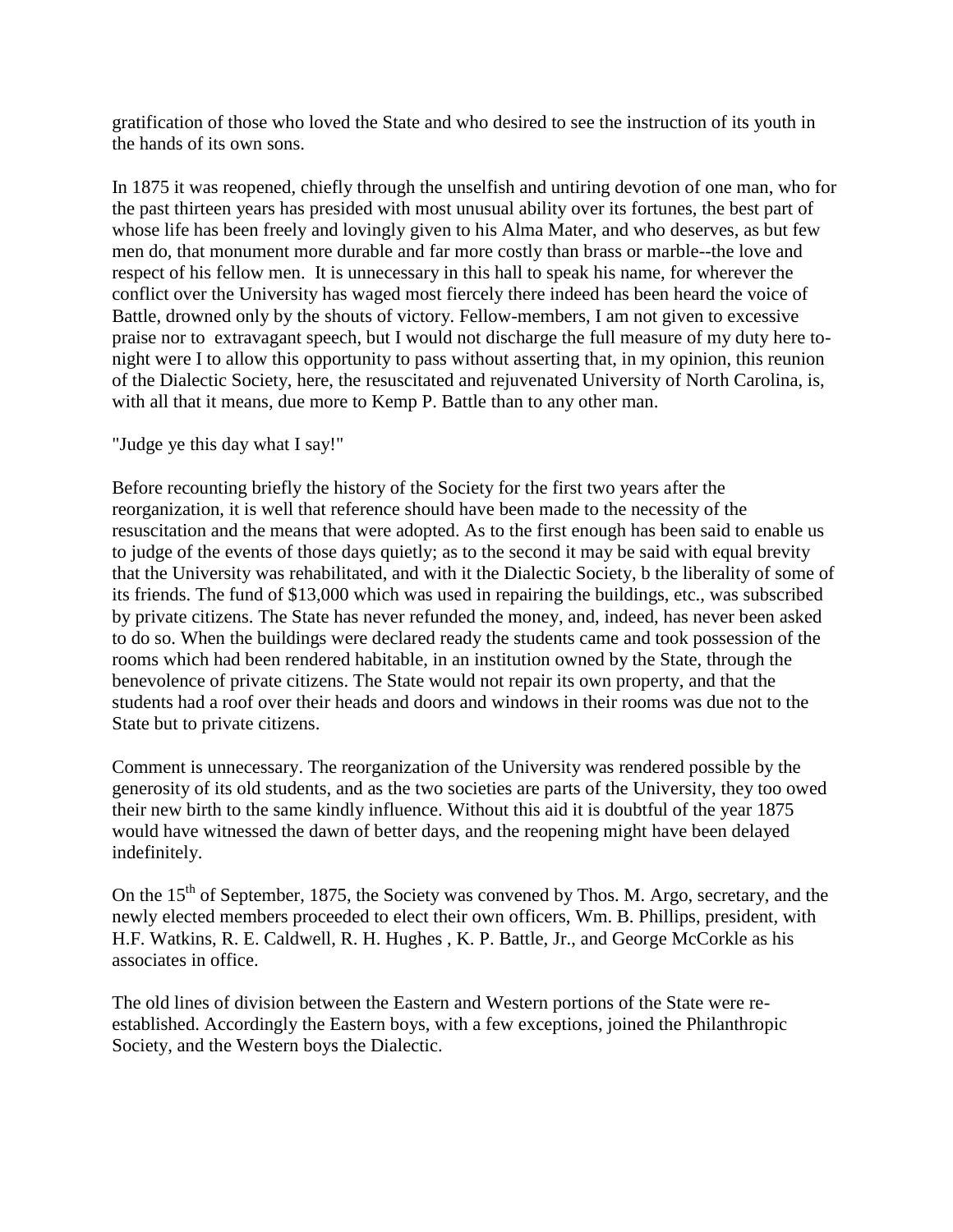Some of the new members had already acquired some experience in the conduct of debating societies at Davidson College, Emory and Henry, Bingham School, Horner's School, etc. Some were even familiar with the especial features of the Dialectic Society, for the Philanthropic Society at Davidson College had been remodeled in 1867-69, by former students of the University and members of the Dialectic Society seeking instruction there, on the plans of this very Society.

The greater part of the new members, however, had not been accustomed to an organization of such dignity and earnestness, so that the work of training and disciplining them fell upon the new officers. How well they acquitted themselves of this task may be inferred from the result of the October elections.

Three of the five were re-elected: W.B. Phillips and Kemp P. Battle, Jr., to the same positions they had been holding, and R.L. Payne.

The first reunion of the Society under the new regime was held during Commencement week of 1876, and it gladdened the hearts of scores of old Dialectics to see the loved Society thus starting on another life of usefulness and honor. The Commencement meeting has always seemed to me the choicest bit of college life, attended as it is by those old members who have realized the burdens of life, the dusty road of daily struggle , and the hard-earned honors of professional activity, and who snatch a day from their desks, pulpits and farms to revive anew the never-tobe-forgotten joys of early manhood. What if they do grow a trifle prolix and lengthy in their reminiscence, of offer a paper of unseemly protraction on the past history of the Society? It is but once a year, and like the annual return of Chemistry and Conic Sections, should be borne with meekness, if not welcomed with heartfelt cordiality.

With the election of officers on April  $14<sup>th</sup>$ , 1877, terminated the writer's active connection with the Society, as he received his diploma at the Commencement of 1877.

During that last year, 1876-'77, there had been a revival of at least one of the old Greek letter fraternities, the Phi Kappa Sigma, not indeed with the full and free permission of the powers that were, but in a quiet, unostentatious, modest way. It did not, however, interfere with either of the Literary Societies, as has, I fear, most unfortunately been the case within the past three or four years when, under permission, these fraternities have multiplied.

The writer's connection with the Phi Kappa Sigma dates from almost its earliest reorganization at Chapel Hill, and he is prepared to say that whatever differences have since arisen between the fraternities and the societies are due to the principles of neither the one nor the other, but have to be sought elsewhere.

That the interest in the societies, as arenas of literary effort, was keener during the first three or four years of the new regime than it has been since is, I think, not to be successfully gainsaid. But the fundamental cause of this is not to be sought in the re-establishment of the fraternities.

Membership in the Society need not and does not interfere with membership in the fraternity, and conversely, membership in the fraternity need not ad does not interfere with the proper work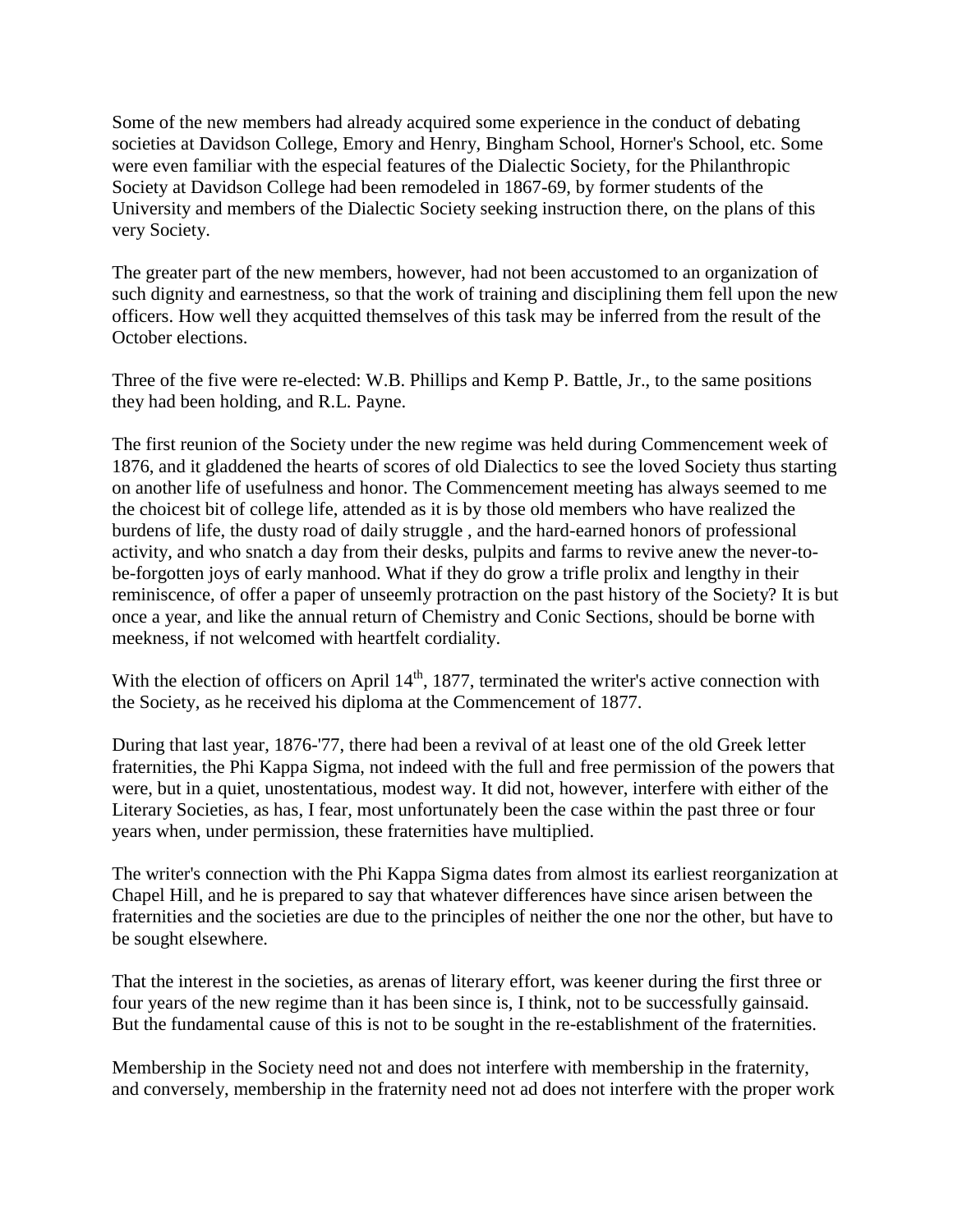of the Society. If proofs of this assertion be demanded it is only necessary to refer to some, yes, who were zealous fraternity men and at the same time attained the highest honors in the Society, as well as in the class-room and upon the rostrum.

The proper work of the Dialectic Society is of two kinds, first the training of young men by young men in the conduct of legislative business, and second to afford to young men an opportunity of learning what to say and how to say it.

We never realize the immense importance of these two things until we are brought into contact with the great world that lies outside of the college walls, but for which the training within those walls, if it be properly conducted, constitutes the very best preparation.

To know *what to say* is good, to know *when to say it* is better, but to know *how to say it* is best of all.

These three indispensable factors of success are to be obtained in this hall, fellow-members, as nowhere else. The debate, the composition, the speech may each and all be irksome, but they are necessary, and as such are beyond value as they are beyond law.

I care not what position of life one may afterwards occupy, whither he may wander, nor in what environment his lines may finally be cast, as a sweet and precious memory there will come back to him the hours spent in this hall where virtue and science stand ever beckoning, ever solacing, and ever fruitful of the choicest blessings to all who set their faces as a rock toward their eternal habitations.

# Wm. B. Philips

The career of the Society from 1877 to 1880 presents little of special interest. With this year begins the last of the Centennial sketches.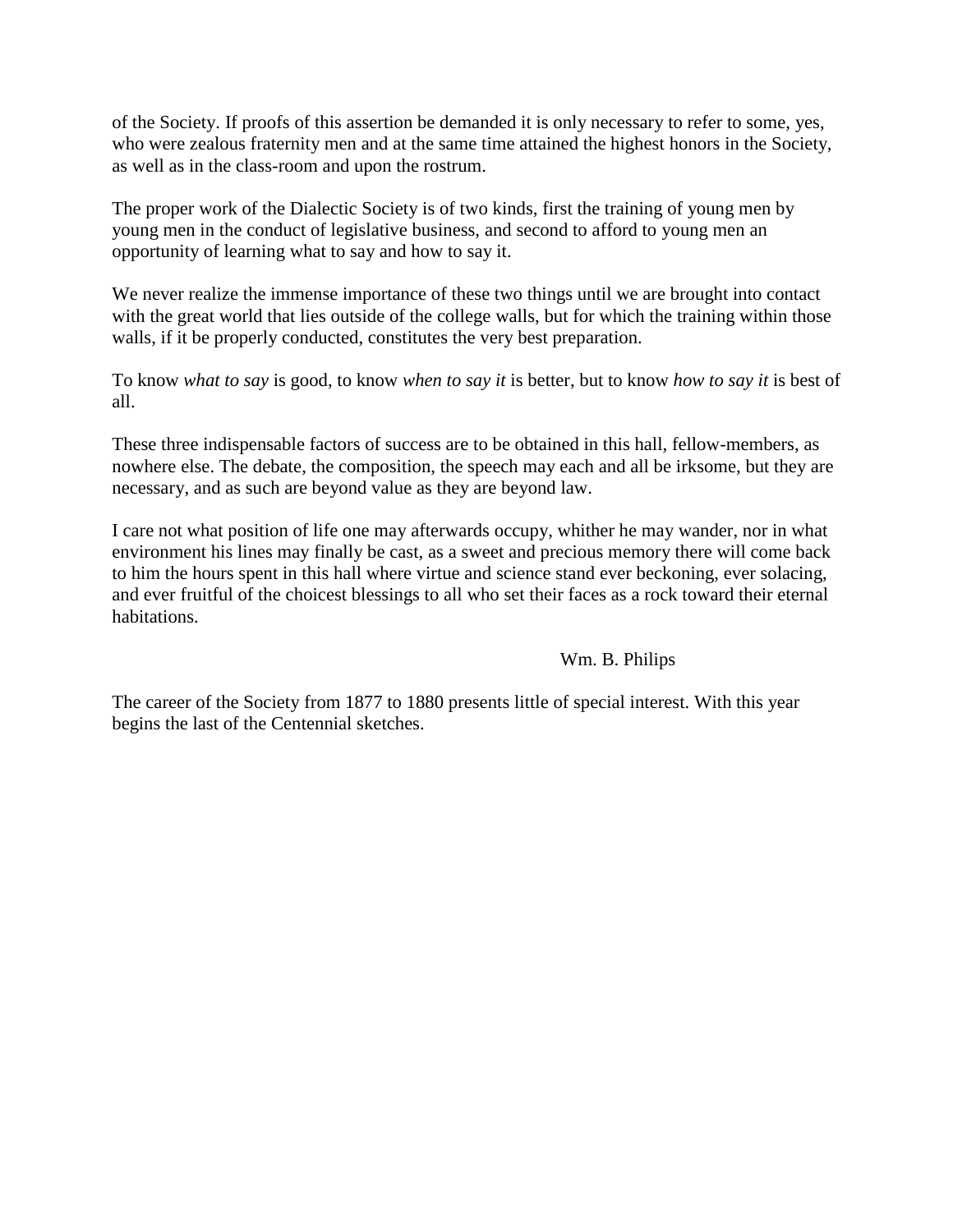# **The History of the Dialectic Society From September, 1880 to June, 1885**

# **By E. P. Mangum, A.M. of the Asheville Graded Schools**

The history of all organizations, as well as that of all countries, is a recital of successes and failures; but grateful is the historian who feels that, while he must call to mind the faults and defects of his beloved country or society, he can still chiefly confine his statements to an account of progress and continual improvement. Such is the case with the one who has undertaken to trace briefly, but pointedly, the history of our Society for the period of 1880 to 1885. It has ever been the good fortune of our Society to have among its members men who fully appreciated the vital interest of their charge, and who were willing to sacrifice personal interests upon her altar.

The year of 1880 and 1881 found the Di Society in the hands of some f the strongest men that have ever had the direction of its affairs. They had to govern by a constitution which, though strong and comprehensive from the beginning, had lately been revised, and therefore they were launching their charge upon an unknown sea, to be guided by untried laws. Carefully and diligently did they perform their duties, and to the honor of the class of '81, be it said that those who received their first ideas about society work from them were clearly shown that "duty" was the watchword, and that the direction of the Society lay onward and upward. During this period unseemly customs were changed, new zeal was aroused in all the members, and the closing of the year found the society on a firmer basis than ever since the war.

During the next year, '81 and '82, the Society still went forward. All the former years the work had been retarded by the heavy debt which had been incurred in the furnishing of the hall, and the chief attention of the members had been directed to liquidating this debt. Little by little the debt had been discharged until there were now but a few dollars left to be paid. This was soon settled, and the attention of all was turned to the library.

As the management now was, the duties were divided between the librarian and his corps assistants, commonly known as alcove-keepers. This rendered it necessary to have continual changes in the management, and therefore the work was never properly attended to. The first step towards improvement was the abolishing of this system. The librarian became a salaried officer, and was elected to hold his office for one collegiate year. He was to have entire control of the library and all matters pertaining to it, except such as devolved upon the library committee. This was an important change, and one which proved to be in the right direction. Well and honorably did W.G. Randall perform the duties of his office. Under his strict surveillance all abuses of the library were corrected; persons who had been accustomed to stealing books out of the room, or to spending their afternoons lying about on the furniture, as well as abusing the privileges granted them by the Society, were prohibited from these misdemeanors, and the library became a place where persons could read and study without the fear of boisterous interruption. A natural consequence of this was an increased interest in the regular duties of the hall.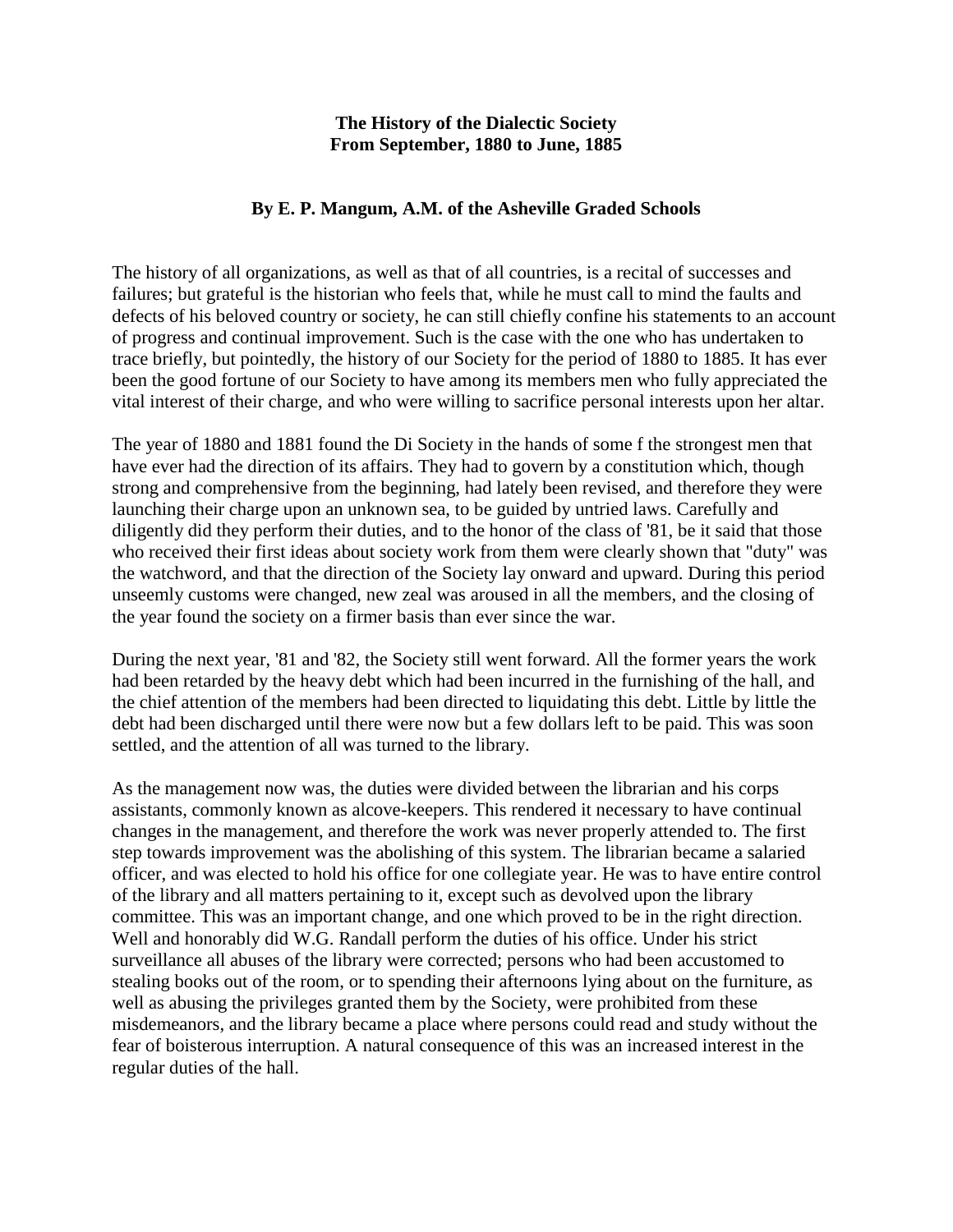There was a greater degree of unity and good feeling among all the members, and the common aim of all seemed to be the best good for the Society.

Thus, a vessel sailing smoothly on calm waters, our Society moved on unconscious of the dangers ahead. The law of action and reaction is as true elsewhere as in the physical world, and soon we found appearing in the way of our onward march a hideous object, and the wave of reaction set in.

The demon of partisanship, filled with the fierce spirit of society politics, for so long a time slumbering and inactive, rose up from its long sleep with renewed strength and dealt a severe blow to all our interests. Steadily its frightful form increased in size, and with starting eyes those who felt the true love for the Society and knew the terrible consequences of this fatal power watched the threatening storm together. Thus the year closed under rather adverse circumstances, and the members left for home to spend the vacation gathering fresh strength either to overthrow their adversary or give him their assistance in his war against their interests.

Under these circumstances the year of '82 and '83 opened, and the entire period was one of turmoil and confusion. Early in the Fall the conflict began, and regardless of "the love of virtue and science," every action seemed to be directed against our sacred motto. The medals of the Society, together with all Society honors, both public and private, were no longer to be looked forward to with pride as the righteous reward of just merit. He who could find a host of his fellow-members to back him, simply because he was their friend, let him be deserving or not, he was the victor in all contests, and right sorrowfully did those true to their vows look upon the downward tendency of our Society. The high aim of the Society was defeated, and those who were honestly laboring for the good of themselves and of their Society, seeing their work to be in vain and unappreciated, reluctantly withdrew from the fight to wait for the time to come when, its strength being spent, they might strike a death-blow against their terrible enemy. Confusion reigned on all sides, and bitter enmities arose throughout the entire college. Thus the year closed with the clouds still lowering and threatening.

At the beginning of the year of '83 and '84 the storm was still gathering. Erelong it broke in all its fury upon our heads, and we could feel the strong timbers of our Society government tottering threatening to fall upon us. Still the contest was to be no one-sided affair, for each party was determined to die fighting. The first Fall election for Society officers came. The two sections were very evenly matched, and very little was necessary to turn the scales in either direction. One party, fearful of the result, brought in two young men who had not yet registered as students for the year. They came in a few days before the Saturday upon which the election was to take place, registered their names and voted for all the officers. On the following Monday they left college, never having attended a single recitation. Their party was successful, but amid the rejoicings could be heard the fierce growls of disappointment from those who believed that they had been unfairly dealt with, and matters began to take on a more serious aspect. Everything was forgotten in the frenzy of party spirit, and even the meetings of the Society became the scenes of disgraceful conduct. In spite of the laws and the constitution, strong personalities and bitter imprecations were thrown into the debates.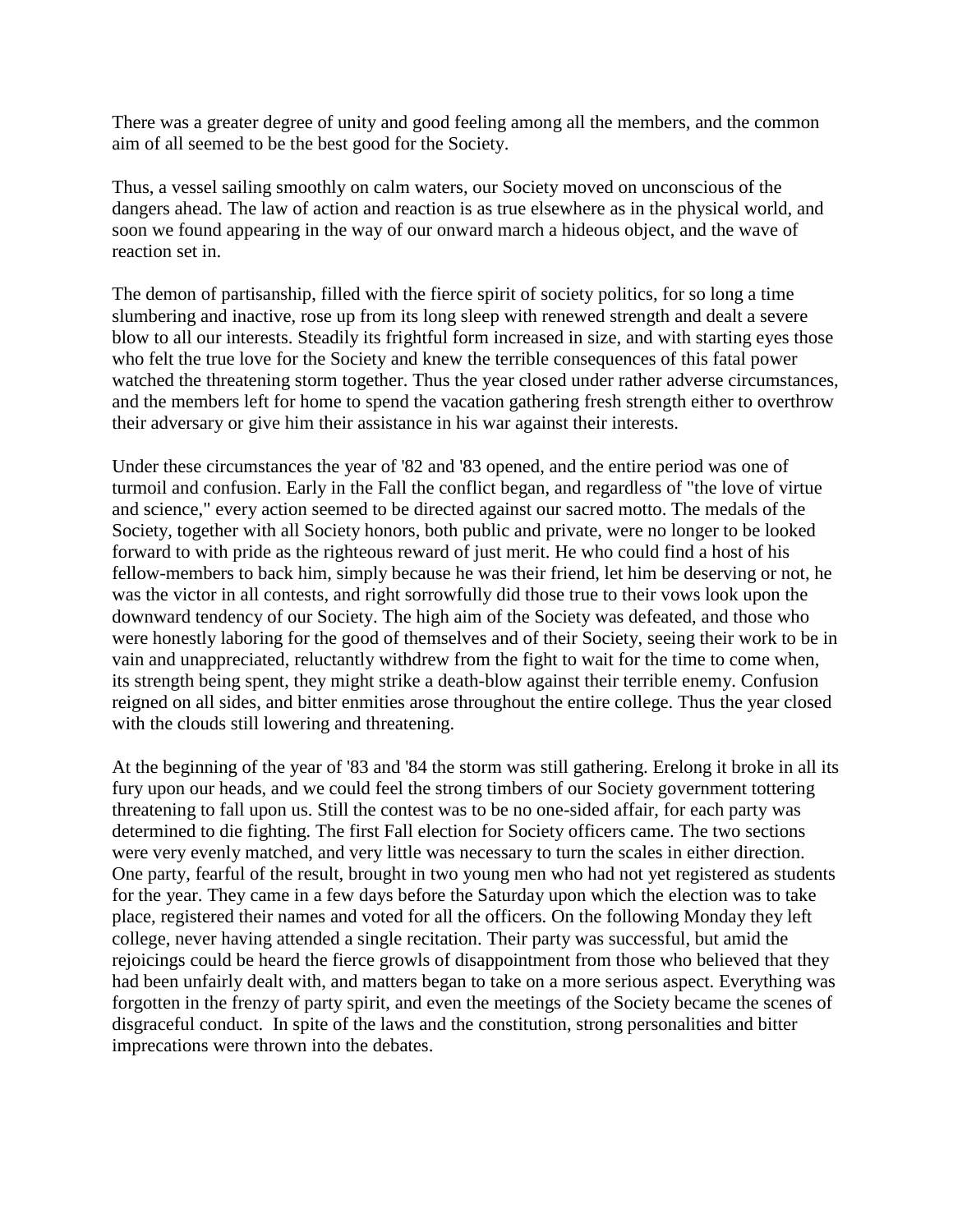After a little calm settled over all, but soon the struggle was renewed. Taking advantage of the absence of many men belonging to the New West Building Party, the Old West declared the former election fraudulent, and therefore void, and therefore void, and proceeded to elect its own candidates. The tables were now turned; in righteous indignation the New West asserted its rights, and the Society found itself in the possession of two sets of regular officers, each one ready to assert what it considered to be its rights. The affair grew in strength, and all saw that one of two things must happen--either the matter must be settled and the right man take his seat, or the Society would be ruined. As a last resort the matter was referred to the highest committee of the Society for settlement. This committee consisted of two New West and three Old West men, and judging all men by the standard of Society politics, the New West men believed themselves defeated, and looked upon the meeting of the committee as a farce. The chairman of the committee called the vote. Each New west man voted for his own party; one of the Old West men did the same, and the chairman called upon the other member for his vote. Contrary to all expectations, he voted against his party, because, as he said, the votes of those two young men would in no way have affected the election, and therefore the first election was a valid one. This decided the matter; the New West was declared in power, and the Old West quietly, and with good grace, yielded to the decision of their committee, thereby preventing the dissolution of the Society.

"Tis an ill wind that blows nobody good." Never was the truth of this saying more truly demonstrated than in the months that followed this struggle for supremacy between two maddened factions. As soon as cool reason succeeded frenzied and impulsive action, the members saw with horror the abyss into which they had all but plunged, and in commendable efforts strained every nerve to recover the ground lost in two years of unreasonable strife. Rapid strides were taken, and the meetings were enlivened by the spirited debates and entertaining and instructive essays.

Under these favorable circumstances the year closed, and the sun of a new and brighter era was seen to be rising over the scattered clouds f the recent tempest.

The peaceful and orderly manner in which the next term was begun was a surprise to all. Many expected certain animosities of former years, but the good judgement of all pointed out a different course of action, and things that needed remedying, among which were several points in our constitution, and early in the fall of '84 a committee was appointed to take charge of this matter and make all necessary alterations. Long and earnestly did this committee labor, for it fully understood the great responsibility resting upon its work, and when its report was made to the Society it was honored by having its work accepted almost exactly as it had advised. Many laws, before too broad or too limited in their power, were changed for the better, and the Society began once more to direct its affairs by new and untried laws.

Those who had undertaken the task of the revision watched eagerly the progress of matters that they might judge of the success of their labors. They saw an awakening in the line of literary exercises, which was looked upon as almost favorable sign that good would be accomplished by their changes in that direction. Still, however, there was much to be done to improve our work. The old system of giving the medals according to the votes of the members was seen to be often abused. This does not mean to say that none of those who obtained the medals rightly earned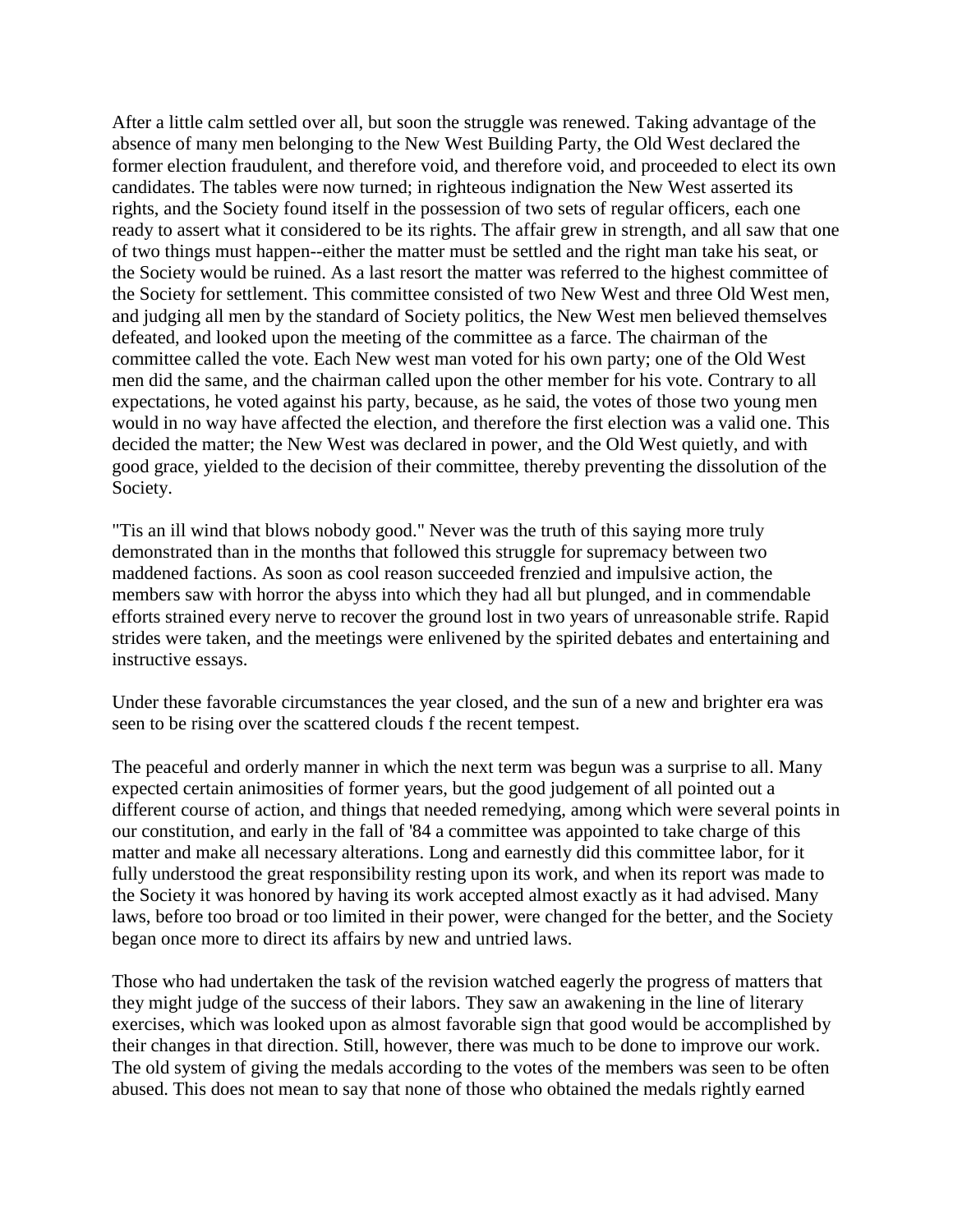them, but that there was less regard shown for true merit than ought to have characterized any such body in bestowing such honors. Seeing the tendency of things, several members introduced amendments to the constitution to the effect that the Essayist's medal, and eventually the Debater's and Declaimer's also, should be given as impartially as possible, according to the decision of competent judges to be selected by the Society. The wisdom of the measure was apparent to all, and rapidly found favor in the eyes of the Society. The renewed efforts of all were proofs enough that the step would be productive of good.

Late in the spring the Society was astounded by a proposition to the effect that the Dialectic Library be consolidated with that of the Philanthropic Society, and the entire body of books be placed in the building known as the University library. Very little more was said about the proposed change, but there were many in whose eyes the subject found favor, and all knew that it would form one of the chief issues in the work of the coming year.

Nothing further of any importance happened during the remainder of the session, and the class of '86 received the Society into its charge in a far better condition than it had been for years.

Such fellow-members, is a rapid sketch of the history of our Society through one of the most trying periods of its existence, and the fact that it has through all remained a unit is strong and indisputable proof that its teachings are right, its constitution comprehensive and strong, and the influence of its motto is ever alive in the hearts of all who have had it in charge. Nearly a century has passed since our founders placed upon our banner the watchword of "The Love of Virtue and Science." Through all conflicts that banner has never been lowered, and with its never-dying device it still floats proudly over the hearts of all who received their early training under its folds. In this Hall, hallowed by the events of nearly one hundred years, statesmen, orators, divines, soldiers--men have been born; here they built the foundations of that power which they have wielded for the good of the world; and when leaving they handed into our keeping the old flag, with its motto still bright, and those to whom it is yearly given should guard that flag faithfully through life, for it has ever waved proudly over a goal beyond which is the beautiful temple of Fame.

> E. P. Mangum Asheville, N.C. May 21, 1889

In the spring of 1886 the proposition to unite the three libraries being renewed in a better form was passed, but only after violent opposition. The consolidation was effected in the summer of 1886, and Smith Hall now contains the united libraries of the societies and the university, the combined form being far more convenient and useful than the three formerly were when separate.

In the spring of 1888 the Society was dumbfounded by rumors that Saturday was to be devoted to recitations, thus necessitating the end of Saturday morning meetings. The measure was passed by the Trustees in June, 1888, and the new system went into operation in the following autumn. The Di's had not realized the situation before they were called on to revise their constitution to suit the new order of things. They were appalled at the prospect of ruin to the best interests of the